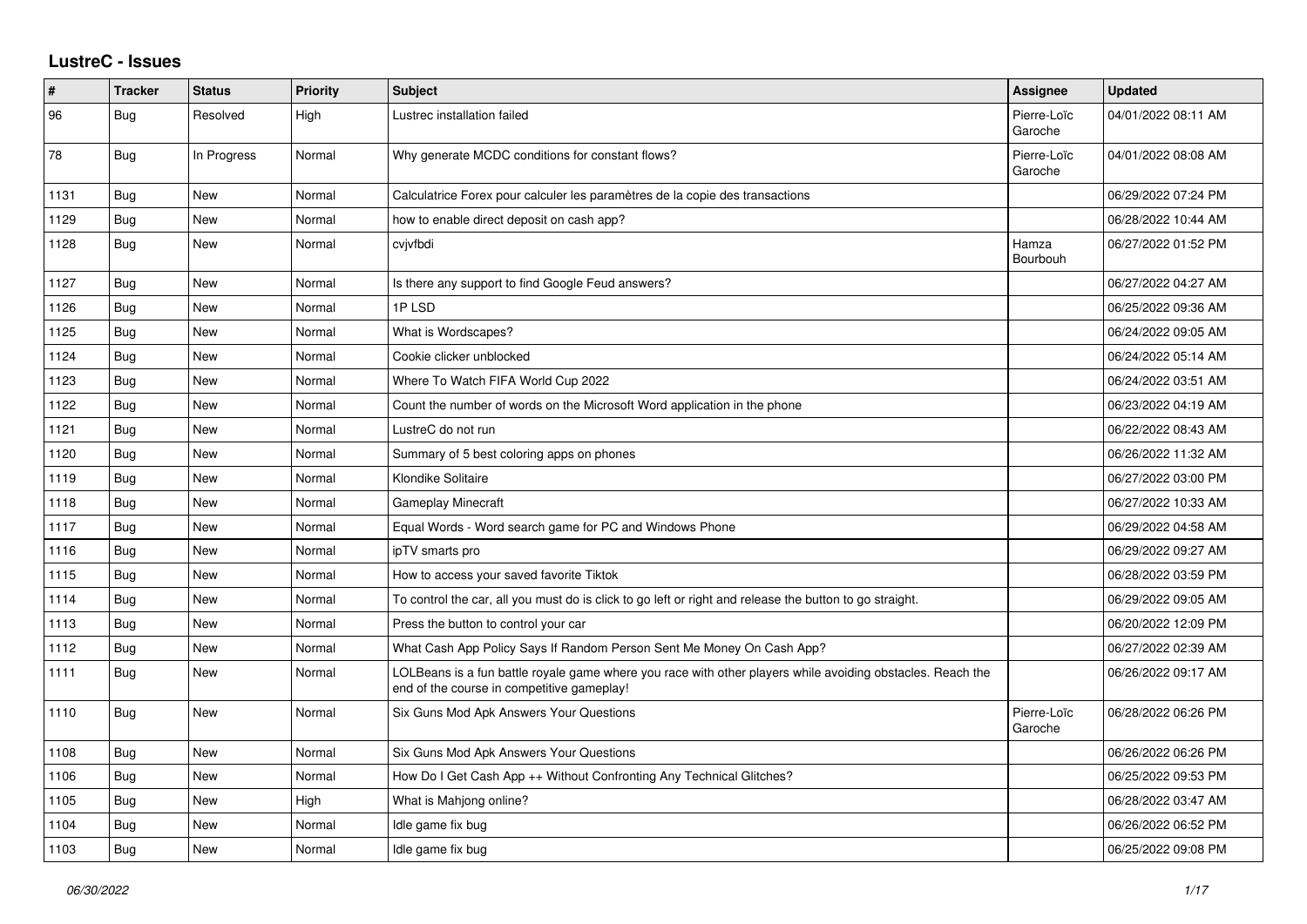| $\#$ | <b>Tracker</b> | <b>Status</b> | <b>Priority</b> | Subject                                                     | Assignee               | <b>Updated</b>      |
|------|----------------|---------------|-----------------|-------------------------------------------------------------|------------------------|---------------------|
| 1102 | <b>Bug</b>     | New           | Normal          | Charlottesville Travel Guide?                               |                        | 06/26/2022 07:44 AM |
| 1101 | Bug            | New           | Normal          | How to Delete Cash App History at once?                     |                        | 06/27/2022 01:33 PM |
| 1098 | <b>Bug</b>     | New           | Normal          | Life of a Fisherman                                         |                        | 06/26/2022 05:16 PM |
| 1097 | <b>Bug</b>     | New           | Normal          | Race and experience new life.                               |                        | 06/26/2022 04:22 PM |
| 1096 | Bug            | New           | Normal          | Race and experience new life.                               |                        | 06/26/2022 06:07 PM |
| 1094 | Bug            | New           | Normal          | What time does direct deposit hit Cash App?                 |                        | 06/14/2022 03:27 PM |
| 1093 | Bug            | <b>New</b>    | Normal          | Uniswap Exchange                                            | Christophe<br>Garion   | 06/14/2022 11:55 AM |
| 1092 | <b>Bug</b>     | <b>New</b>    | Normal          | Ellison Estate Vineyard                                     |                        | 06/20/2022 12:03 PM |
| 1091 | Bug            | New           | Normal          | Find family fun indoors and outdoors in the Jungfrau Region |                        | 06/14/2022 09:33 AM |
| 1090 | <b>Bug</b>     | New           | Normal          | Pay Someone To Do My Assignment                             |                        | 06/11/2022 03:15 PM |
| 1089 | Bug            | <b>New</b>    | Normal          | Pay Someone To Do My Assignment                             |                        | 06/15/2022 04:44 AM |
| 1088 | Bug            | New           | Normal          | Health And Fitness Tips 2022                                | Pierre-Loïc<br>Garoche | 06/20/2022 06:42 AM |
| 1087 | Bug            | <b>New</b>    | Normal          | How do new writers start out?                               |                        | 06/29/2022 10:43 AM |
| 1086 | Bug            | New           | Immediate       | <b>Composite Engineer</b>                                   | Pierre-Loïc<br>Garoche | 06/10/2022 09:26 AM |
| 1084 | Bug            | New           | Normal          | <b>Trippie Redd</b>                                         |                        | 06/11/2022 09:05 AM |
| 1083 | Bug            | New           | Normal          | coin base review                                            |                        | 06/11/2022 09:13 AM |
| 1082 | Bug            | New           | Normal          | Reset chime bank password without phone number              |                        | 06/15/2022 11:56 AM |
| 1080 | Bug            | New           | Normal          | How to use Math Wallet   Nexo wallet   CoinTiger Exchange   |                        | 06/15/2022 11:56 AM |
| 1079 | <b>Bug</b>     | New           | Normal          | How to get cheap psychology assignment?                     |                        | 06/15/2022 06:00 AM |
| 1078 | Bug            | New           | Normal          | What Bank Is Cash App On Plaid? Find Clarity And Assistance |                        | 06/15/2022 11:56 AM |
| 1077 | Bug            | New           | Normal          | Les excellentes façons d'utiliser ces images                |                        | 06/29/2022 12:54 PM |
| 1076 | Bug            | <b>New</b>    | Normal          | DedicatedHosting4u                                          |                        | 06/11/2022 09:15 AM |
| 1074 | Bug            | New           | Normal          | Dissertation writing help at economical rates!              | Christophe<br>Garion   | 06/06/2022 04:48 PM |
| 1073 | Bug            | <b>New</b>    | Normal          | Cricut Design Space                                         |                        | 06/07/2022 09:34 PM |
| 1072 | Bug            | New           | Normal          | ij.start canon                                              |                        | 06/21/2022 06:56 PM |
| 1071 | <b>Bug</b>     | New           | Normal          | Cinema HD Review - Cinemahdv2.net                           |                        | 06/21/2022 06:54 PM |
| 1069 | <b>Bug</b>     | New           | Normal          | how to get cash app support phone number 24*7 available     |                        | 06/29/2022 05:37 PM |
| 1068 | Bug            | New           | Normal          | 123.hp.com/laserjet                                         |                        | 05/31/2022 12:22 PM |
| 1067 | Bug            | New           | Normal          | Cricut.com/setup                                            |                        | 05/31/2022 12:19 PM |
| 1065 | <b>Bug</b>     | New           | Normal          | The top foreign language training game in 2022              |                        | 06/07/2022 04:05 AM |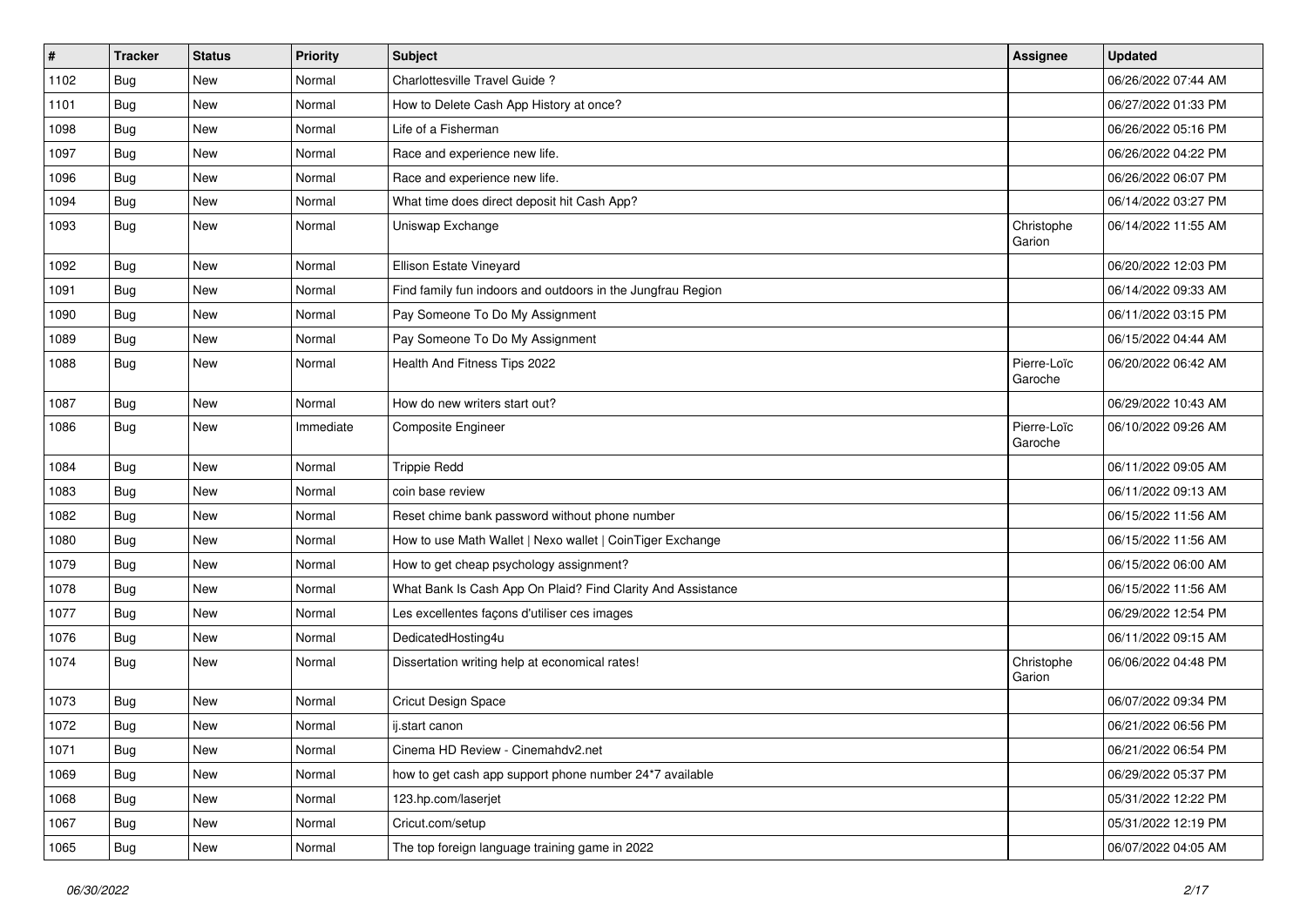| $\vert$ # | <b>Tracker</b> | <b>Status</b> | <b>Priority</b> | Subject                                                                  | <b>Assignee</b>        | <b>Updated</b>      |
|-----------|----------------|---------------|-----------------|--------------------------------------------------------------------------|------------------------|---------------------|
| 1064      | Bug            | New           | Normal          | How to delete Cash App history?                                          | Pierre-Loïc<br>Garoche | 06/11/2022 10:29 AM |
| 1063      | Bug            | New           | Normal          | 123.hp.com/laserjet                                                      |                        | 05/28/2022 12:27 PM |
| 1062      | Bug            | New           | Normal          | Cricut.com/setup                                                         |                        | 05/28/2022 12:26 PM |
| 1061      | <b>Bug</b>     | New           | Normal          | Cricut.com/setup                                                         |                        | 05/28/2022 12:24 PM |
| 1060      | <b>Bug</b>     | New           | Normal          | How to Use Panda Helper to Speed Up Your iOS                             |                        | 05/28/2022 09:12 AM |
| 1059      | <b>Bug</b>     | New           | Normal          | 123.hp.com/laserjet                                                      |                        | 05/28/2022 08:29 AM |
| 1058      | Bug            | New           | Normal          | Cricut.com/setup                                                         |                        | 05/28/2022 08:28 AM |
| 1057      | <b>Bug</b>     | New           | Normal          | <b>CCPlay Education Edition APK</b>                                      |                        | 06/07/2022 04:07 AM |
| 1055      | Bug            | New           | Normal          | seo apk                                                                  | Pierre-Loïc<br>Garoche | 05/27/2022 06:23 AM |
| 1054      | Bug            | New           | Normal          | Apkmodule                                                                | Pierre-Loïc<br>Garoche | 05/26/2022 03:37 PM |
| 1053      | <b>Bug</b>     | New           | Normal          | Game Geometry Dash                                                       |                        | 05/26/2022 11:30 AM |
| 1052      | <b>Bug</b>     | New           | Normal          | Build Now GG is a new battle royale game.                                |                        | 05/26/2022 04:24 AM |
| 1051      | Bug            | New           | Normal          | Dental Supplies USA                                                      |                        | 06/11/2022 09:20 PM |
| 1048      | Bug            | New           | Normal          | So zeigen Sie ein Instagram-Profilbild an und vergrößern es              |                        | 05/25/2022 06:56 AM |
| 1047      | Bug            | New           | Normal          | Opensea                                                                  | Corentin<br>Lauverjat  | 05/24/2022 02:32 PM |
| 1046      | <b>Bug</b>     | New           | Normal          | 123.hp.com/laserjet                                                      |                        | 05/24/2022 10:46 AM |
| 1045      | <b>Bug</b>     | New           | Normal          | Cricut.com/setup                                                         |                        | 05/24/2022 10:45 AM |
| 1044      | <b>Bug</b>     | New           | Normal          | Can I Disapprove If Random Person Sent Me Money On Cash App?             |                        | 05/26/2022 03:51 PM |
| 1043      | <b>Bug</b>     | New           | Normal          | What Is The Right Way To Troubleshoot Cash App Transfer Failed Problems? |                        | 05/25/2022 01:16 PM |
| 1042      | Bug            | New           | Normal          | How to set up direct deposit on cash app?                                |                        | 05/25/2022 01:17 PM |
| 1041      | Bug            | New           | Normal          | Count words in Word on the computer                                      |                        | 05/27/2022 02:16 PM |
| 1040      | <b>Bug</b>     | New           | Normal          | thabet                                                                   |                        | 05/19/2022 08:05 PM |
| 1039      | <b>Bug</b>     | New           | Normal          | How to Get Tickmill Bonuses for Free                                     |                        | 05/26/2022 05:43 PM |
| 1038      | Bug            | New           | Normal          | How to Fix Canon Printer Offline ISsue                                   | Pierre-Loïc<br>Garoche | 05/27/2022 05:25 AM |
| 1036      | <b>Bug</b>     | New           | Normal          | <b>VPS Material</b>                                                      |                        | 05/18/2022 09:34 PM |
| 1035      | <b>Bug</b>     | New           | Normal          | how to relieve spam score                                                | Pierre-Loïc<br>Garoche | 05/18/2022 11:39 AM |
| 1034      | Bug            | New           | Normal          | Download Teaching Feeling For Android                                    |                        | 05/20/2022 09:25 AM |
| 1033      | Bug            | New           | Normal          | The best slope 2 online games to play right now                          |                        | 05/17/2022 10:55 AM |
| 1032      | Bug            | New           | Normal          | How To Play The Wordle Game                                              |                        | 05/17/2022 10:37 AM |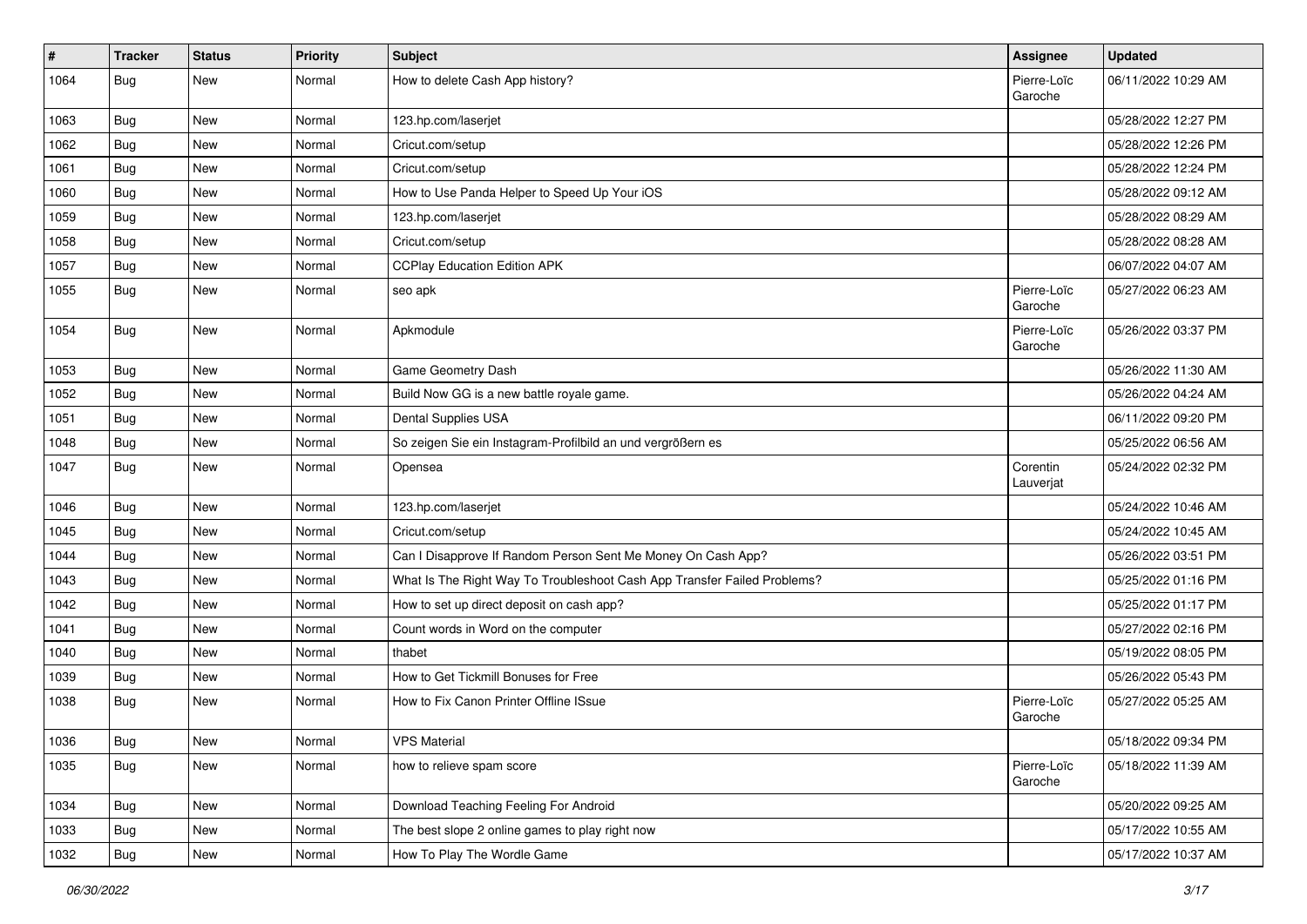| #    | <b>Tracker</b> | <b>Status</b> | <b>Priority</b> | <b>Subject</b>                                                                | <b>Assignee</b>        | <b>Updated</b>      |
|------|----------------|---------------|-----------------|-------------------------------------------------------------------------------|------------------------|---------------------|
| 1031 | Bug            | New           | Normal          | <b>IAFT Traders Union</b>                                                     |                        | 05/16/2022 03:14 PM |
| 1030 | Bug            | New           | Normal          | <b>IAFT Traders Union</b>                                                     |                        | 05/16/2022 03:13 PM |
| 1029 | Bug            | New           | Normal          | 5 Reasons Why People Love Coloring Pages?                                     |                        | 05/16/2022 11:53 AM |
| 1028 | Bug            | New           | Normal          | The Best Free Online Game to Play with Friends                                |                        | 05/16/2022 05:00 AM |
| 1027 | Bug            | <b>New</b>    | Normal          | Word hurdle: Viral and Fun Online Game                                        |                        | 06/25/2022 06:13 PM |
| 1026 | Bug            | New           | Normal          | New Puzzle Game for All Age - Dordle                                          |                        | 06/25/2022 06:17 PM |
| 1025 | Bug            | <b>New</b>    | Normal          | how to change the logo in wordpress                                           |                        | 06/25/2022 06:20 PM |
| 1024 | <b>Bug</b>     | New           | Normal          | How to choose the right broker                                                |                        | 06/25/2022 06:23 PM |
| 1023 | <b>Bug</b>     | New           | Normal          | Questions That Are Typically Asked About Trap The Cat                         |                        | 05/14/2022 03:51 AM |
| 1022 | Bug            | New           | Normal          | 123.hp.com/laserjet                                                           |                        | 05/13/2022 01:25 PM |
| 1021 | Bug            | New           | Normal          | Cricut.com/setup                                                              |                        | 05/26/2022 12:21 AM |
| 1020 | Bug            | New           | Normal          | Cricut.com/setup                                                              |                        | 05/13/2022 11:14 AM |
| 1019 | Bug            | New           | Normal          | Cricut.com/setup                                                              |                        | 05/13/2022 11:13 AM |
| 1018 | Bug            | New           | Normal          | So erhalten Sie ein kostenloses Hörbuch                                       |                        | 06/29/2022 11:27 AM |
| 1016 | Bug            | New           | Normal          | Klondike Solitaire                                                            |                        | 05/12/2022 09:03 AM |
| 1015 | Bug            | New           | Normal          | Is it possible to send books for free?                                        |                        | 05/11/2022 04:05 PM |
| 1014 | Bug            | New           | Normal          | how to get chime routing and account number ? chime routing number florida    |                        | 05/11/2022 12:42 PM |
| 1013 | Bug            | New           | Normal          | ij.start canon                                                                |                        | 05/11/2022 11:31 AM |
| 1012 | Bug            | New           | Normal          | Cricut.com/setup                                                              |                        | 05/11/2022 11:30 AM |
| 1011 | Bug            | New           | Normal          | Summary of 10 best coloring apps on phones                                    |                        | 05/11/2022 10:58 AM |
| 1010 | Bug            | New           | Normal          | what are the requirements to borrow money from cash app ? cash app borrow app | Pierre-Loïc<br>Garoche | 05/11/2022 09:29 AM |
| 1009 | Bug            | New           | Normal          | How to change routing number on Cash App?                                     |                        | 05/11/2022 07:13 AM |
| 1008 | Bug            | New           | Normal          | Who was the first black woman to anchor a newscast?                           |                        | 05/10/2022 03:13 PM |
| 1007 | Bug            | New           | Normal          | "ij.start canon                                                               |                        | 05/18/2022 10:40 AM |
| 1006 | Bug            | New           | Normal          | Cricut.com/setup                                                              |                        | 05/10/2022 01:22 PM |
| 1005 | Bug            | New           | High            | Nursing Assignment Help in UK                                                 |                        | 05/13/2022 05:33 PM |
| 1004 | <b>Bug</b>     | New           | Normal          | you get to pinch and drag a man with a very flexible face                     |                        | 05/10/2022 10:59 AM |
| 1003 | <b>Bug</b>     | New           | Normal          | Drift F1 is a drifting car game inspired by F1's tracks.                      | Pierre-Loïc<br>Garoche | 05/10/2022 10:52 AM |
| 1002 | <b>Bug</b>     | New           | Normal          | Chemistry Assignment Help                                                     |                        | 06/04/2022 09:58 AM |
| 1001 | Bug            | New           | Normal          | Venmo Keep Saying Error?                                                      |                        | 06/27/2022 02:20 AM |
| 1000 | Bug            | New           | Normal          | Super easy way to zoom photos and upload to Instagram                         | Christophe<br>Garion   | 06/28/2022 06:14 PM |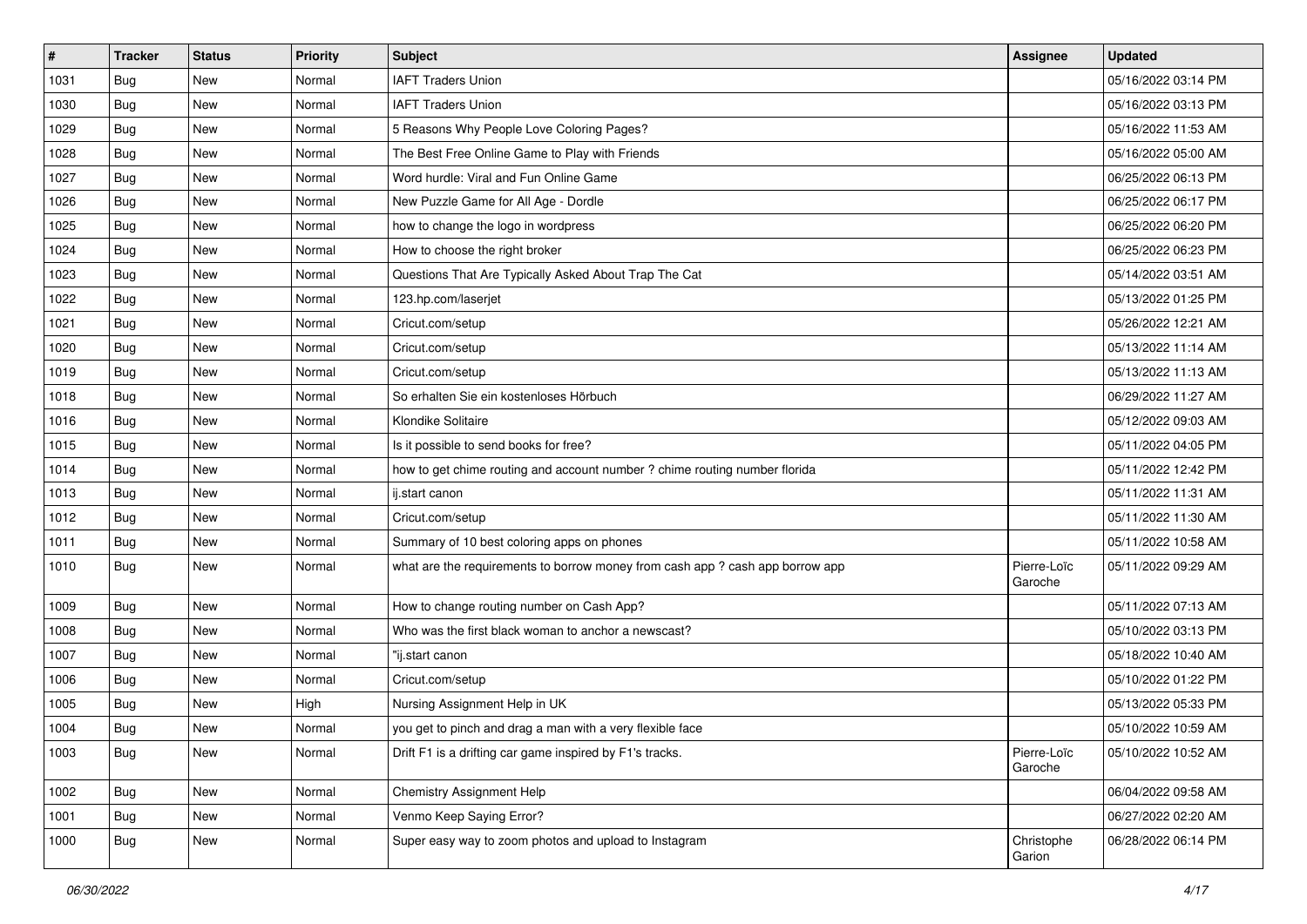| $\sharp$ | <b>Tracker</b> | <b>Status</b> | <b>Priority</b> | Subject                                                                     | <b>Assignee</b>      | <b>Updated</b>      |
|----------|----------------|---------------|-----------------|-----------------------------------------------------------------------------|----------------------|---------------------|
| 999      | Bug            | <b>New</b>    | Normal          | Is there a way to find Google Feud answers?                                 |                      | 06/28/2022 01:27 AM |
| 998      | Bug            | <b>New</b>    | Normal          | Is It Hard to Solve Wordle An                                               |                      | 06/27/2022 12:24 AM |
| 997      | <b>Bug</b>     | New           | Normal          | 123.hp.com/laserjet                                                         |                      | 06/28/2022 09:48 AM |
| 996      | Bug            | New           | Normal          | Cricut.com/setup                                                            |                      | 06/27/2022 07:12 AM |
| 993      | <b>Bug</b>     | New           | Normal          | IO Games Free Online                                                        |                      | 06/26/2022 09:41 AM |
| 992      | <b>Bug</b>     | New           | Normal          | So vergrößern Sie Ihr Instagram-Profilbild                                  |                      | 06/26/2022 11:29 PM |
| 991      | Bug            | New           | Normal          | <b>MDMA MOLLY</b>                                                           |                      | 05/03/2022 12:03 AM |
| 990      | <b>Bug</b>     | New           | Normal          | Mushrooms                                                                   |                      | 06/26/2022 05:41 AM |
| 989      | <b>Bug</b>     | New           | Normal          | Barewoods Wax Cigar                                                         |                      | 06/26/2022 09:19 AM |
| 988      | Bug            | New           | Normal          | <b>Medicinal Mushrooms</b>                                                  |                      | 06/27/2022 09:33 AM |
| 987      | <b>Bug</b>     | New           | Normal          | <b>Medicinal Mushrooms</b>                                                  |                      | 06/27/2022 07:13 PM |
| 986      | <b>Bug</b>     | New           | Normal          | dbhdsvbhdf                                                                  | Christophe<br>Garion | 06/27/2022 04:12 PM |
| 985      | Bug            | New           | Normal          | Find out the vitality of Facebook Phone Number:                             |                      | 06/27/2022 05:39 AM |
| 984      | Bug            | <b>New</b>    | Normal          | How to disable, permanently delete Twitter account on phone, PC             |                      | 06/26/2022 08:28 AM |
| 983      | <b>Bug</b>     | New           | Normal          | Finding issue in tekken 3 game?                                             |                      | 06/28/2022 03:26 AM |
| 982      | <b>Bug</b>     | New           | Normal          | Five sites that let you download free scenarios for your iPhone             |                      | 05/07/2022 09:34 PM |
| 981      | Bug            | New           | Normal          | VidMate Mod APK                                                             |                      | 06/28/2022 11:24 AM |
| 980      | Bug            | <b>New</b>    | Normal          | Free Gas Cards for the Unemployed                                           |                      | 06/28/2022 02:54 PM |
| 979      | Bug            | New           | Normal          | Free Gas Cards for the Unemployed                                           |                      | 06/25/2022 09:02 PM |
| 978      | <b>Bug</b>     | New           | Normal          | Delamore Lodge is a place to stay.                                          |                      | 06/27/2022 04:57 AM |
| 977      | <b>Bug</b>     | New           | Normal          | Fans of the Old Country will like this book.                                |                      | 06/26/2022 05:54 AM |
| 976      | <b>Bug</b>     | <b>New</b>    | Normal          | How to delete the cash app account history right now?                       | Hamza<br>Bourbouh    | 06/28/2022 11:22 AM |
| 975      | <b>Bug</b>     | New           | Normal          | Payback 2 Mod APK                                                           |                      | 05/05/2022 10:56 AM |
| 974      | <b>Bug</b>     | New           | Normal          | Watch NCAA Football Live Streaming Free                                     |                      | 06/26/2022 05:33 PM |
| 972      | <b>Bug</b>     | <b>New</b>    | Normal          | How To Borrow Money From The Cash App? Get To Know About The Same           |                      | 04/25/2022 07:30 AM |
| 971      | <b>Bug</b>     | <b>New</b>    | Normal          | How Do I Check Balance On Cash App Card With Optimum Ease?                  |                      | 06/27/2022 08:16 PM |
| 970      | Bug            | New           | Normal          | The Amount Of Time Does Cash App Direct Deposit Time Take?                  |                      | 06/26/2022 07:32 PM |
| 969      | <b>Bug</b>     | New           | Normal          | Watch NCAA Football Live Match Free                                         |                      | 06/28/2022 01:31 PM |
| 966      | Bug            | New           | Normal          | How to Download the Filmes                                                  |                      | 06/27/2022 03:25 AM |
| 965      | Bug            | New           | Normal          | Go with cash app customer service to know where I can load my cash app card |                      | 06/28/2022 04:30 AM |
| 964      | <b>Bug</b>     | New           | Normal          | Can I Fix Cash App Transfer Failed Issues By Adding Sufficient Funds?       |                      | 06/26/2022 07:21 AM |
| 962      | <b>Bug</b>     | New           | Normal          | Kostenlose Hörbücher                                                        |                      | 06/26/2022 10:45 PM |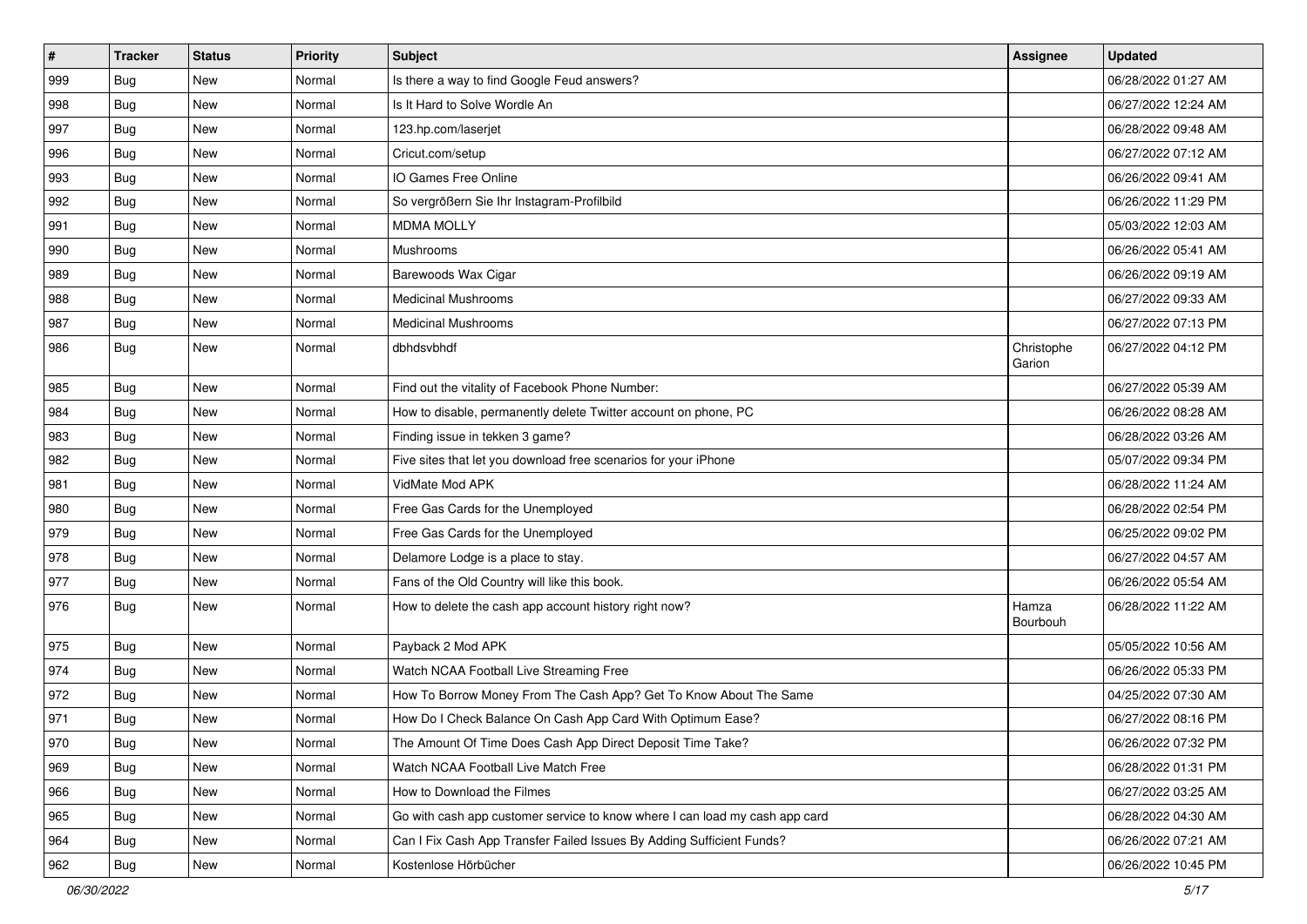| #   | <b>Tracker</b> | <b>Status</b> | <b>Priority</b> | <b>Subject</b>                                                                         | Assignee               | <b>Updated</b>      |
|-----|----------------|---------------|-----------------|----------------------------------------------------------------------------------------|------------------------|---------------------|
| 961 | <b>Bug</b>     | New           | Normal          | TeaTv is an Android                                                                    |                        | 06/26/2022 02:02 PM |
| 959 | Bug            | New           | Normal          | Get connected with cash app team-How to get money off cash app at walmart without card |                        | 06/27/2022 08:52 AM |
| 958 | <b>Bug</b>     | New           | Normal          | Avail Cash app support service to know Sutton bank cash app number                     |                        | 06/26/2022 08:46 AM |
| 957 | Bug            | <b>New</b>    | Normal          | From Where I Can Get Cheap Writing Services?                                           |                        | 04/20/2022 05:06 AM |
| 956 | Bug            | <b>New</b>    | Normal          | FNF Free Mods Online                                                                   |                        | 06/25/2022 09:59 PM |
| 955 | Bug            | New           | Normal          | How Long Does Verification Take On Cash App If You Apply For The Verification?         | Christophe<br>Garion   | 06/25/2022 10:50 PM |
| 954 | <b>Bug</b>     | New           | Normal          | AZ Screen Recorder Mod                                                                 |                        | 06/25/2022 11:24 PM |
| 953 | Bug            | <b>New</b>    | Normal          | Manga Dogs - Read Your Favorite Comics on Your Smartphone                              |                        | 06/27/2022 03:53 PM |
| 952 | <b>Bug</b>     | New           | Normal          | Canon IJ Network Tool                                                                  |                        | 06/26/2022 10:35 AM |
| 951 | <b>Bug</b>     | New           | Normal          | Canon.com/ijsetup                                                                      |                        | 06/27/2022 07:56 PM |
| 950 | <b>Bug</b>     | <b>New</b>    | Normal          | ij.start canon                                                                         |                        | 06/26/2022 04:35 AM |
| 949 | <b>Bug</b>     | <b>New</b>    | Normal          | <b>Educational Games</b>                                                               |                        | 06/15/2022 09:11 PM |
| 948 | Bug            | New           | Normal          | Canon IJ Network Tool                                                                  |                        | 06/27/2022 09:30 PM |
| 947 | <b>Bug</b>     | New           | Normal          | is Disney Now and Disney Plus different?                                               |                        | 04/14/2022 09:53 AM |
| 946 | Bug            | New           | Normal          | What is Plex and Is Plex Legal?                                                        |                        | 06/26/2022 05:23 AM |
| 945 | <b>Bug</b>     | New           | Normal          | TikTok 18 Mod Apk For Your Android                                                     |                        | 04/13/2022 09:32 AM |
| 943 | <b>Bug</b>     | <b>New</b>    | Normal          | ij.start canon                                                                         |                        | 04/13/2022 08:52 AM |
| 942 | Bug            | New           | Normal          | Canon IJ Network Tool                                                                  |                        | 04/13/2022 08:45 AM |
| 941 | <b>Bug</b>     | New           | Normal          | is Disney Now and Disney Plus different?                                               |                        | 06/26/2022 12:10 PM |
| 940 | <b>Bug</b>     | New           | Normal          | What is Plex and Is Plex Legal?                                                        |                        | 06/26/2022 04:50 PM |
| 939 | Bug            | New           | Normal          | Ability to change sound notifications                                                  | Christophe<br>Garion   | 06/27/2022 11:29 PM |
| 938 | Bug            | <b>New</b>    | Normal          | Would you like to have your own ringtone                                               | Christophe<br>Garion   | 06/26/2022 09:54 PM |
| 936 | Bug            | New           | Normal          | Avantages de l'extension AliTools pour faire du shopping sur Aliexpress                | Pierre-Loïc<br>Garoche | 04/12/2022 11:35 AM |
| 935 | Bug            | New           | Normal          | MovieBox Pro Apk - Watch Movies and TV Shows on Your Android Phone                     |                        | 06/26/2022 04:11 AM |
| 934 | Bug            | New           | Normal          | MovieBox Pro Apk - Watch Movies and TV Shows on Your Android Phone                     |                        | 05/10/2022 11:01 AM |
| 933 | <b>Bug</b>     | New           | Normal          | How Can I Watch Movies on My Mobile Phone                                              |                        | 06/24/2022 12:55 AM |
| 932 | Bug            | New           | Normal          | The best epic, long-playing PC games will consume days of your life.                   |                        | 05/15/2022 07:44 PM |
| 930 | Bug            | New           | Normal          | The best free games online                                                             |                        | 04/12/2022 09:05 AM |
| 929 | Bug            | New           | Normal          | Canon IJ Network Tool                                                                  |                        | 04/12/2022 08:32 AM |
| 928 | <b>Bug</b>     | New           | Normal          | How Does Sutton Bank Cash App Customer Service Help In Answering Your Questions?       |                        | 04/12/2022 11:36 AM |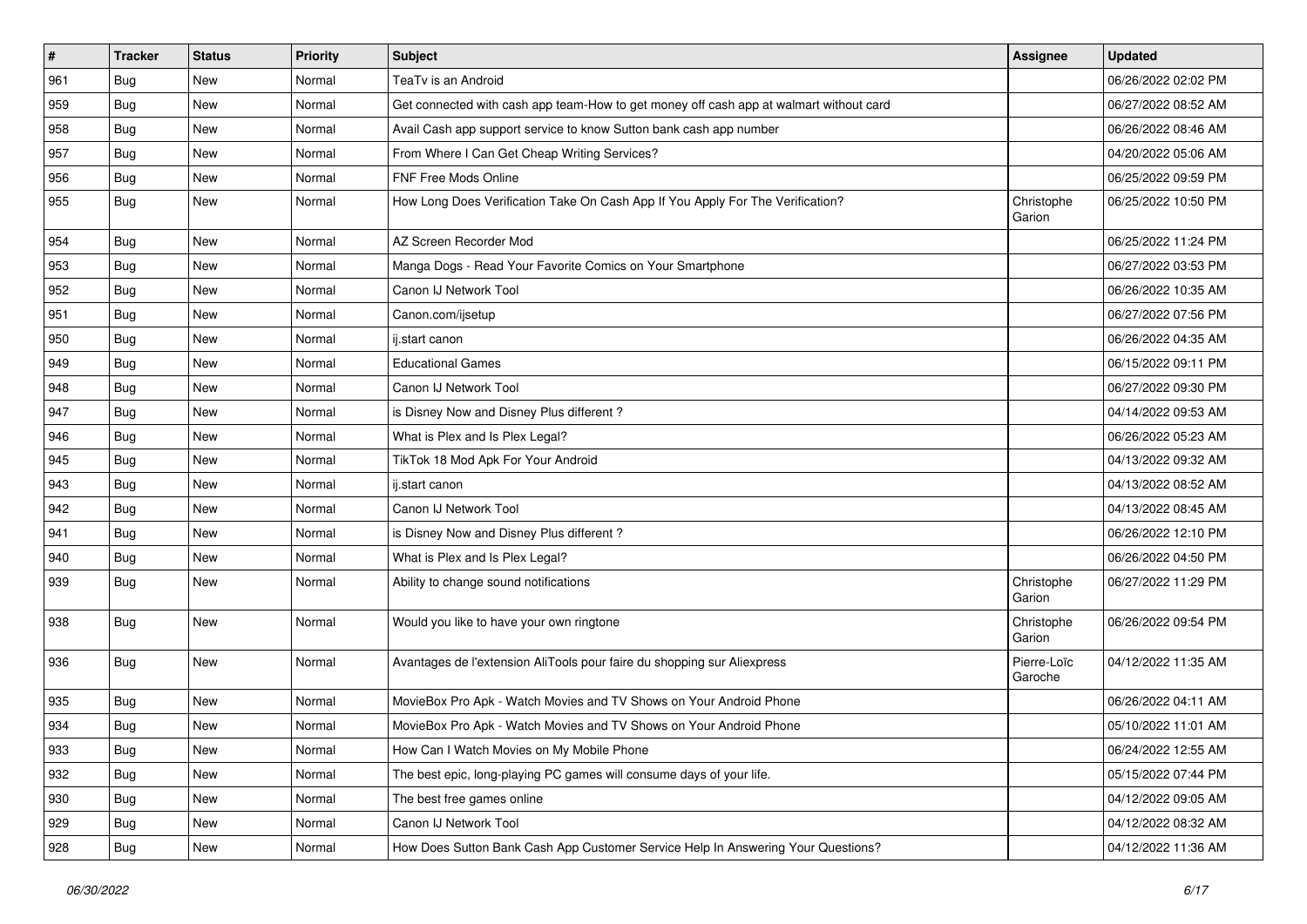| #   | <b>Tracker</b> | <b>Status</b> | <b>Priority</b> | <b>Subject</b>                                                            | Assignee        | <b>Updated</b>      |
|-----|----------------|---------------|-----------------|---------------------------------------------------------------------------|-----------------|---------------------|
| 926 | Bug            | New           | Normal          | tavor 7                                                                   |                 | 06/22/2022 05:08 PM |
| 925 | Bug            | <b>New</b>    | Normal          | tavor 7                                                                   |                 | 06/15/2022 03:45 AM |
| 924 | <b>Bug</b>     | New           | Normal          | buy tec 9                                                                 |                 | 04/11/2022 02:54 PM |
| 923 | Bug            | New           | Normal          | frenchies for sale                                                        |                 | 04/11/2022 02:35 PM |
| 922 | <b>Bug</b>     | <b>New</b>    | Normal          | Why Is The Need For Assignment Writing Services?                          |                 | 06/29/2022 06:48 PM |
| 921 | <b>Bug</b>     | New           | Normal          | Canon IJ Network Tool                                                     |                 | 04/11/2022 09:00 AM |
| 920 | Bug            | New           | Normal          | Where I Can Get Essay Writing Services?                                   |                 | 04/11/2022 08:35 AM |
| 918 | <b>Bug</b>     | New           | Normal          | Antivirus for IOS                                                         |                 | 06/16/2022 10:36 PM |
| 917 | Bug            | New           | Normal          | Random Person Sent Me Money on Cash App-find solution?                    |                 | 04/09/2022 12:32 PM |
| 916 | Bug            | <b>New</b>    | Normal          | How long does it take to write a book?                                    |                 | 04/07/2022 12:15 PM |
| 915 | <b>Bug</b>     | New           | Normal          | Finance dissertation writing                                              |                 | 04/07/2022 09:22 AM |
| 914 | Bug            | New           | Normal          | Wordle: how to play fashion games for free?                               |                 | 04/07/2022 08:30 AM |
| 913 | <b>Bug</b>     | New           | Normal          | Canon IJ Network Tool                                                     |                 | 04/07/2022 06:21 AM |
| 912 | Bug            | New           | Normal          | <b>Cuphead Mobile Game Review</b>                                         |                 | 06/09/2022 10:14 AM |
| 911 | Bug            | New           | Normal          | Aluminum Windows & Doors                                                  |                 | 04/06/2022 08:10 PM |
| 910 | Bug            | New           | Normal          | Each content looks unisize or not formated                                |                 | 04/06/2022 11:21 AM |
| 909 | Bug            | New           | Normal          | Toca Life World APK                                                       |                 | 04/06/2022 04:52 AM |
| 908 | <b>Bug</b>     | <b>New</b>    | Normal          | Toca Life World APK                                                       |                 | 04/06/2022 03:18 AM |
| 907 | Bug            | New           | Normal          | Canon IJ Network Tool                                                     |                 | 04/04/2022 10:43 AM |
| 906 | <b>Bug</b>     | <b>New</b>    | Normal          | How To Change Cash App From Business To Personal Account For Any Reasons? |                 | 04/04/2022 09:57 AM |
| 905 | Bug            | New           | Normal          | MINI MILITIA MOD APK                                                      |                 | 05/19/2022 01:54 PM |
| 898 | Bug            | New           | Normal          | Shadow Fight 2 Mod APK                                                    |                 | 04/02/2022 09:17 AM |
| 897 | Bug            | <b>New</b>    | Normal          | Slot Pulsa Pragmatic Play                                                 | Xavier Thirioux | 04/01/2022 12:08 PM |
| 895 | <b>Bug</b>     | New           | Normal          | Cash App Scams                                                            |                 | 06/18/2022 02:36 PM |
| 893 | Bug            | New           | Normal          | klingeltone                                                               |                 | 04/13/2022 11:06 AM |
| 892 | Bug            | New           | Normal          | Good game                                                                 |                 | 04/01/2022 09:15 AM |
| 891 | <b>Bug</b>     | <b>New</b>    | Normal          | The most interesting game today, have you tried it?                       |                 | 04/01/2022 09:17 AM |
| 889 | <b>Bug</b>     | New           | Normal          | What is Plex and how it's work?                                           |                 | 04/01/2022 09:14 AM |
| 888 | <b>Bug</b>     | New           | Normal          | Is the Fox News Channel on Roku free?                                     |                 | 06/28/2022 06:58 PM |
| 887 | <b>Bug</b>     | New           | Normal          | What is Plex and how it's work?                                           |                 | 04/01/2022 09:16 AM |
| 886 | <b>Bug</b>     | New           | Normal          | Is the Fox News Channel on Roku free?                                     |                 | 06/28/2022 09:36 PM |
| 885 | <b>Bug</b>     | New           | Normal          | How to Install the Tele Latino App For Android                            |                 | 03/28/2022 04:10 AM |
| 884 | Bug            | New           | Normal          | Why do Subway Surfers popular                                             |                 | 04/01/2022 09:16 AM |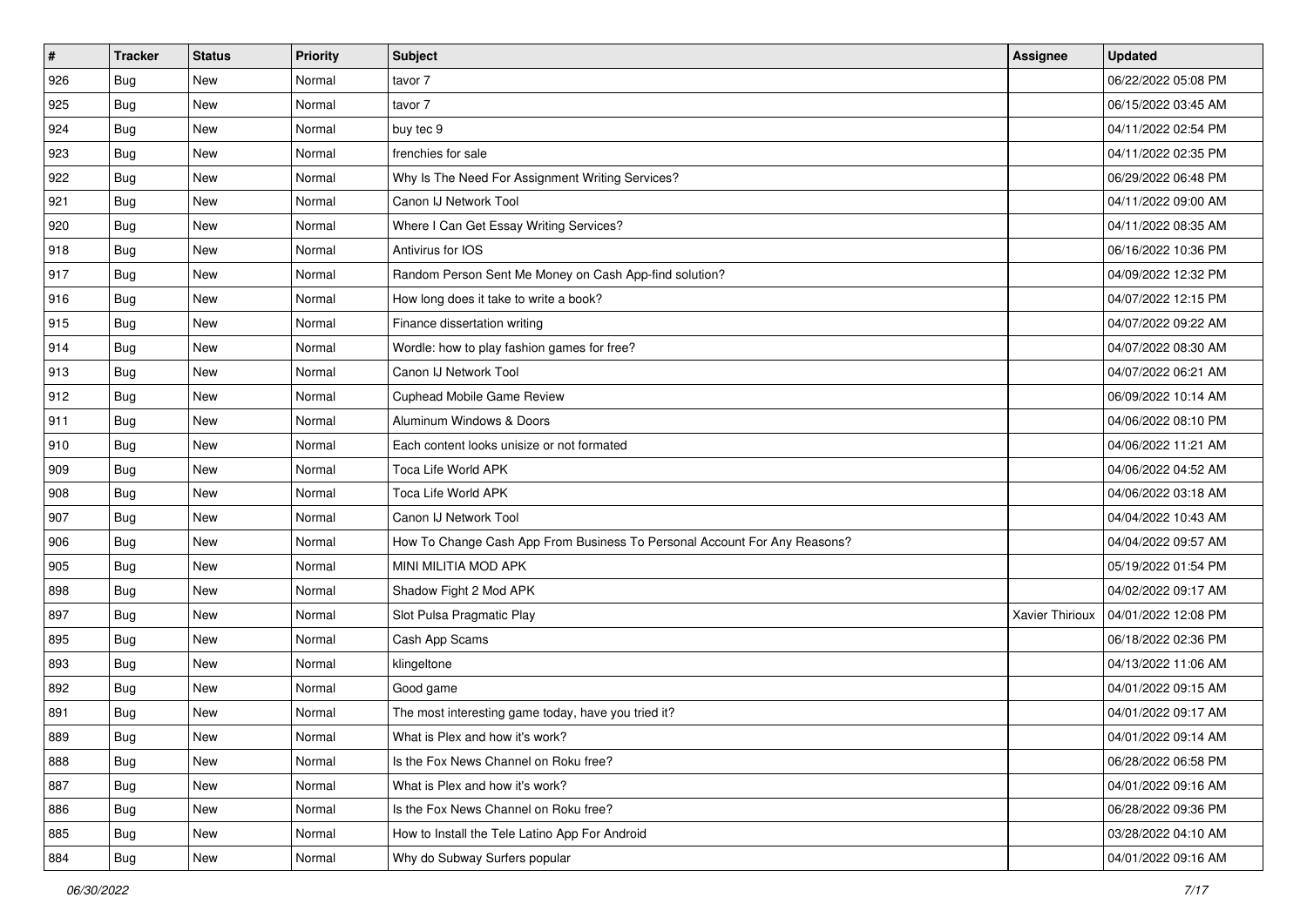| $\vert$ # | <b>Tracker</b> | <b>Status</b> | <b>Priority</b> | <b>Subject</b>                                                                   | <b>Assignee</b>        | <b>Updated</b>      |
|-----------|----------------|---------------|-----------------|----------------------------------------------------------------------------------|------------------------|---------------------|
| 883       | Bug            | New           | Normal          | Langweilen Sie sich jemals bei der gleichen alten Schriftart auf Instagram?      |                        | 04/01/2022 09:16 AM |
| 882       | Bug            | New           | Normal          | How to change bank account on cash app?                                          |                        | 04/01/2022 09:16 AM |
| 880       | Bug            | New           | Normal          | Why do Subway Surfers popular                                                    |                        | 04/01/2022 09:16 AM |
| 878       | <b>Bug</b>     | New           | Normal          | Wie ist instazoom hilfreich beim Herunterladen von Instagram-Profilbildern       |                        | 04/08/2022 09:28 PM |
| 876       | Bug            | New           | Normal          | Download Full-Size Profile Pictures of Your Favorite Users With InstaDP          |                        | 04/01/2022 09:12 AM |
| 875       | Bug            | New           | Normal          | Red ball game                                                                    |                        | 04/01/2022 09:15 AM |
| 874       | Bug            | New           | Normal          | Cómo descargar Minecraft Apk                                                     |                        | 06/26/2022 08:01 AM |
| 873       | Bug            | New           | Normal          | Klingeltöne mp3                                                                  |                        | 04/13/2022 11:03 AM |
| 872       | Bug            | New           | Normal          | Poppy Playtime Horror Game Free                                                  |                        | 04/01/2022 09:11 AM |
| 870       | Bug            | New           | Normal          | Mahjong Solitaire                                                                |                        | 04/01/2022 09:12 AM |
| 869       | <b>Bug</b>     | New           | Normal          | Sonnerie Post Malone 2022                                                        |                        | 04/13/2022 11:05 AM |
| 867       | Bug            | New           | Low             | cheap Yeezys                                                                     | Pierre-Loïc<br>Garoche | 04/01/2022 09:12 AM |
| 865       | Bug            | New           | Normal          | Canon IJ Printer Utility                                                         |                        | 05/18/2022 07:24 PM |
| 864       | Bug            | New           | Normal          | Canon IJ Network Tool                                                            |                        | 04/01/2022 09:14 AM |
| 863       | Bug            | New           | Normal          | Canon IJ Network Tool                                                            |                        | 04/01/2022 09:12 AM |
| 862       | <b>Bug</b>     | New           | Normal          | none                                                                             |                        | 04/01/2022 09:11 AM |
| 860       | <b>Bug</b>     | New           | Normal          | pokemon guide                                                                    | Pierre-Loïc<br>Garoche | 06/18/2022 08:18 PM |
| 859       | <b>Bug</b>     | New           | Normal          | Canon IJ Network Tool                                                            |                        | 04/01/2022 09:13 AM |
| 858       | Bug            | New           | Normal          | opourid                                                                          | Christophe<br>Garion   | 04/01/2022 09:13 AM |
| 857       | Bug            | New           | Normal          | Welcome to the world of classic retro games                                      |                        | 04/01/2022 09:13 AM |
| 856       | Bug            | New           | Normal          | Online Classes Assistance Help For Student                                       |                        | 04/01/2022 09:13 AM |
| 855       | Bug            | New           | Normal          | Online Classes Assistance Help For Student                                       |                        | 04/01/2022 09:13 AM |
| 854       | Bug            | New           | Normal          | How To Resolve Password Problems Through Facebook Customer Service?              |                        | 04/09/2022 06:11 PM |
| 853       | Bug            | New           | Normal          | what is dr laser                                                                 |                        | 04/01/2022 09:13 AM |
| 852       | Bug            | New           | Normal          | How to cancel your French Bee flight within 24 hours?                            |                        | 04/01/2022 09:13 AM |
| 851       | Bug            | New           | Normal          | aden Sie den kostenlosen MP3-Klingelton für Ihr Mobiltelefon herunter            |                        | 04/01/2022 09:14 AM |
| 850       | Bug            | New           | Normal          | Puppy Playtime APK Android                                                       |                        | 04/01/2022 09:14 AM |
| 849       | <b>Bug</b>     | New           | Normal          | FutEmax App Apk - Watch Soccer, Fantasy Football, And More On Your Mobile Device |                        | 04/01/2022 09:04 AM |
| 844       | Bug            | New           | Normal          | To know Chime Routing Number call on the helpline number                         |                        | 04/01/2022 08:58 AM |
| 843       | Bug            | New           | Normal          | Canon IJ Network Tool                                                            |                        | 04/01/2022 08:58 AM |
| 842       | <b>Bug</b>     | New           | Normal          | Join the fun game                                                                |                        | 04/01/2022 08:58 AM |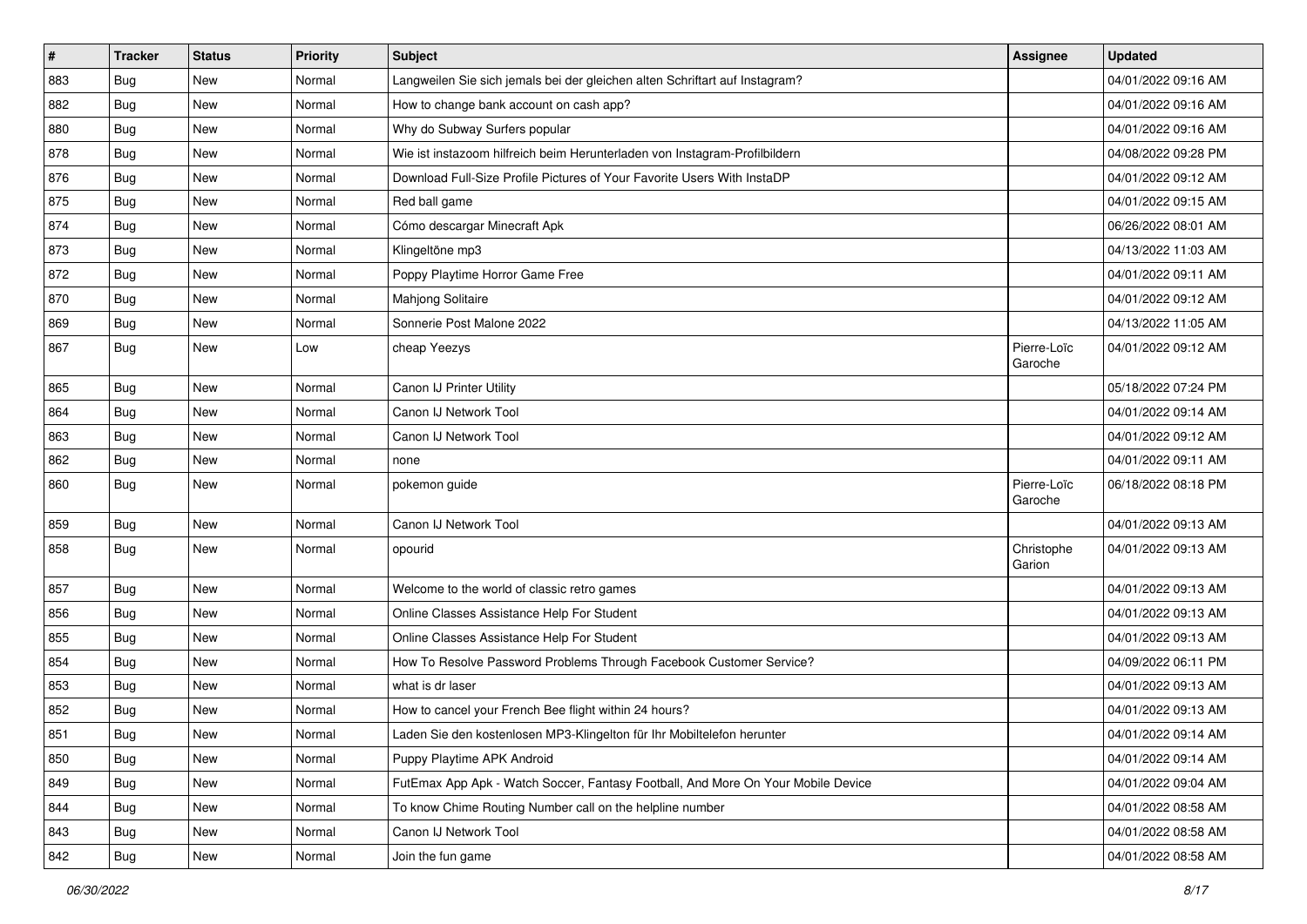| #   | <b>Tracker</b> | <b>Status</b> | <b>Priority</b> | Subject                                                       | <b>Assignee</b>        | <b>Updated</b>      |
|-----|----------------|---------------|-----------------|---------------------------------------------------------------|------------------------|---------------------|
| 841 | Bug            | New           | Normal          | How do I activate FOX NOW?                                    |                        | 04/01/2022 08:58 AM |
| 840 | <b>Bug</b>     | New           | Normal          | Is Tubi really free and legal?                                |                        | 04/01/2022 08:58 AM |
| 839 | <b>Bug</b>     | New           | Normal          | How do I activate FOX NOW?                                    |                        | 04/01/2022 08:58 AM |
| 838 | Bug            | New           | Normal          | Celebrity Hunter Mod apk - Como instalá-lo                    |                        | 04/01/2022 08:58 AM |
| 837 | Bug            | New           | Normal          | To Create An Instagram Story                                  | Pierre-Loïc<br>Garoche | 04/01/2022 08:58 AM |
| 836 | <b>Bug</b>     | New           | Normal          | What Is The Required Amount To Pay As Cash App Clearance Fee? |                        | 04/01/2022 09:00 AM |
| 835 | Bug            | New           | Normal          | Build your strong army with Taming io                         |                        | 04/01/2022 08:59 AM |
| 834 | Bug            | New           | Normal          | Grasp the secret to relieve stress and fatigue                |                        | 04/01/2022 08:57 AM |
| 833 | <b>Bug</b>     | New           | Normal          | Does Direct Deposit Hit Chime- seek Chime Customer Service    |                        | 04/01/2022 08:59 AM |
| 832 | <b>Bug</b>     | New           | Normal          | Choque Royale Mod Apk                                         |                        | 04/01/2022 08:59 AM |
| 831 | <b>Bug</b>     | New           | Normal          | Build and shoot                                               |                        | 05/29/2022 04:47 PM |
| 830 | Bug            | New           | Normal          | Poppy Playtime APK                                            |                        | 06/27/2022 10:31 PM |
| 829 | Bug            | New           | Normal          | Write My Dissertation For Me UK                               | Pierre-Loïc<br>Garoche | 06/26/2022 04:13 AM |
| 828 | Bug            | New           | Normal          | Nursery management                                            |                        | 06/28/2022 12:10 PM |
| 827 | <b>Bug</b>     | New           | Normal          | Come To Know The Required Steps To Unlock Cash App Account    |                        | 04/01/2022 08:59 AM |
| 826 | Bug            | New           | Normal          | How to Dowload MXL TV Premium                                 |                        | 05/26/2022 03:34 PM |
| 825 | <b>Bug</b>     | New           | Normal          | Lucky Patcher Download                                        |                        | 06/26/2022 06:09 PM |
| 822 | <b>Bug</b>     | New           | Normal          | Dowload Your Boyfriend Game                                   |                        | 06/28/2022 04:56 AM |
| 821 | Bug            | New           | Normal          | Nicoo - A Review of the Popular Battle Royale Game            |                        | 06/28/2022 08:30 AM |
| 820 | Bug            | New           | Normal          | Metal Slug Apk para Android                                   |                        | 06/29/2022 12:55 PM |
| 819 | <b>Bug</b>     | New           | Normal          | Metal Slug Apk para Android                                   |                        | 06/27/2022 09:35 AM |
| 818 | <b>Bug</b>     | New           | Normal          | Have you ever played a basketball game?                       | Corentin<br>Lauverjat  | 04/01/2022 08:55 AM |
| 817 | <b>Bug</b>     | New           | Normal          | Pacman 30th Anniversary                                       |                        | 06/28/2022 09:20 AM |
| 816 | <b>Bug</b>     | New           | Normal          | Play Scribble io fun with everyone                            |                        | 06/28/2022 03:20 PM |
| 815 | <b>Bug</b>     | New           | Normal          | how do i call cash app customer service                       | <b>Xavier Thirioux</b> | 06/28/2022 01:04 PM |
| 814 | Bug            | New           | Normal          | Stage Fright Cure                                             | Pierre-Loïc<br>Garoche | 06/28/2022 12:31 AM |
| 811 | Bug            | New           | Normal          | Canon IJ Network Tool                                         |                        | 06/29/2022 10:59 PM |
| 809 | Bug            | New           | Normal          | Smash Karts - immerse yourself in the exciting race           |                        | 06/28/2022 09:57 AM |
| 808 | Bug            | New           | Normal          | Sinnvolle Guten-Morgen-Grüße                                  |                        | 06/28/2022 10:45 PM |
| 807 | <b>Bug</b>     | New           | Normal          | 1v1Battle is a strategic action 'Build and shoot' game        |                        | 06/27/2022 06:52 AM |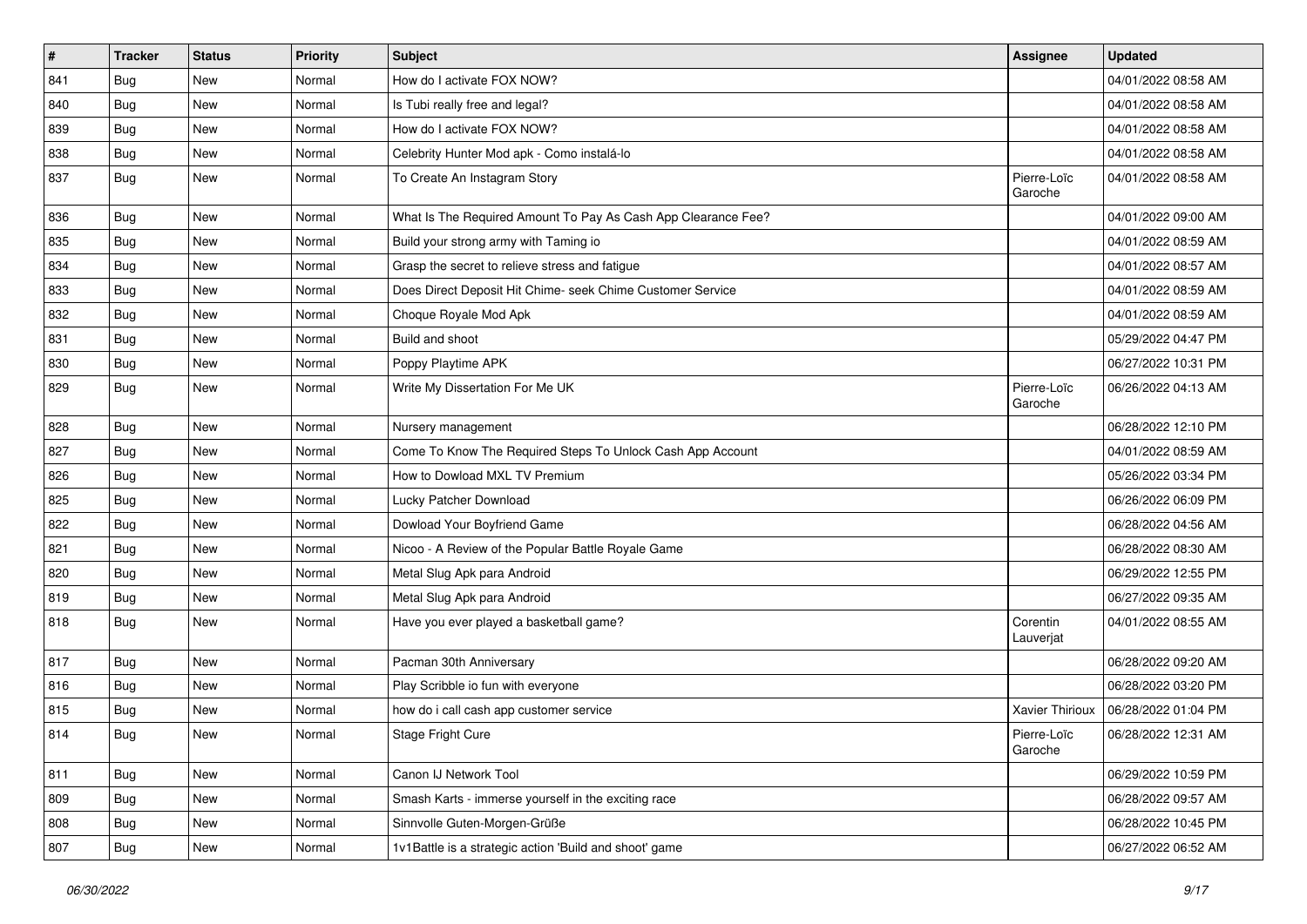| $\pmb{\#}$ | <b>Tracker</b> | <b>Status</b> | <b>Priority</b> | <b>Subject</b>                                                                | <b>Assignee</b>        | <b>Updated</b>      |
|------------|----------------|---------------|-----------------|-------------------------------------------------------------------------------|------------------------|---------------------|
| 805        | <b>Bug</b>     | New           | Normal          | Ketamine Online Store                                                         | Christophe<br>Garion   | 06/28/2022 10:04 PM |
| 804        | <b>Bug</b>     | New           | Normal          | Review                                                                        |                        | 06/29/2022 03:32 AM |
| 802        | <b>Bug</b>     | New           | Normal          | Who Is an ETL Engineer                                                        |                        | 06/28/2022 02:03 AM |
| 801        | Bug            | <b>New</b>    | Normal          | Who Is an ETL Engineer                                                        |                        | 06/27/2022 12:25 PM |
| 800        | <b>Bug</b>     | New           | Normal          | Who Is an ETL Engineer                                                        |                        | 06/29/2022 08:54 AM |
| 799        | Bug            | New           | Normal          | Who Is an ETL Engineer                                                        |                        | 06/29/2022 07:36 PM |
| 798        | <b>Bug</b>     | New           | Normal          | Who Is an ETL Engineer                                                        |                        | 06/29/2022 02:44 AM |
| 797        | <b>Bug</b>     | New           | Normal          | Psychedelic                                                                   | Christophe<br>Garion   | 06/28/2022 11:11 PM |
| 796        | <b>Bug</b>     | New           | Normal          | How Does Cash App ++ actually work and What is the process of it              |                        | 06/29/2022 05:10 AM |
| 795        | <b>Bug</b>     | New           | Normal          | Drift Boss - Exciting Race                                                    |                        | 06/26/2022 06:32 PM |
| 792        | <b>Bug</b>     | New           | Normal          | What is Google Camera Mod?                                                    |                        | 06/27/2022 10:20 AM |
| 791        | <b>Bug</b>     | New           | Normal          | Samsnung TV Plus is not working                                               |                        | 04/01/2022 09:03 AM |
| 790        | Bug            | New           | Normal          | My app                                                                        |                        | 04/01/2022 09:03 AM |
| 789        | <b>Bug</b>     | New           | Normal          | Full version                                                                  |                        | 06/29/2022 09:29 PM |
| 788        | Bug            | New           | Normal          | Intro Maker Mod APK                                                           |                        | 06/29/2022 09:13 PM |
| 787        | <b>Bug</b>     | New           | Normal          | Assured Assignment Help                                                       |                        | 06/29/2022 09:56 AM |
| 786        | <b>Bug</b>     | New           | Normal          | Best Assignment Help in Australia & UK                                        |                        | 06/21/2022 09:28 PM |
| 785        | Bug            | New           | Normal          | How To Get Money Off Cash App Without Card Or With A Card?                    |                        | 06/28/2022 11:35 AM |
| 784        | Bug            | New           | Normal          | How To Add Money On Cash App Card And Check The Funds?                        |                        | 06/28/2022 12:36 PM |
| 783        | <b>Bug</b>     | New           | Normal          | How Do I Determine The Reasons And Solutions To Fix Cash App Transfer Failed? |                        | 06/29/2022 01:42 PM |
| 782        | Bug            | New           | Normal          | Comment faire une sonnerie téléphonique                                       |                        | 06/29/2022 04:47 PM |
| 781        | <b>Bug</b>     | New           | Normal          | Free Whatsapp Group to Join                                                   |                        | 06/28/2022 11:48 AM |
| 780        | <b>Bug</b>     | New           | Normal          | <b>Best Whatsapp Modified APKs</b>                                            | Pierre-Loïc<br>Garoche | 06/28/2022 05:38 PM |
| 777        | <b>Bug</b>     | New           | Normal          | Obtain driving instructions using Google Maps.                                |                        | 06/30/2022 01:32 AM |
| 776        | <b>Bug</b>     | <b>New</b>    | Normal          | Wibargain                                                                     |                        | 06/28/2022 01:57 PM |
| 775        | Bug            | New           | Normal          | cash app                                                                      |                        | 02/14/2022 08:20 AM |
| 774        | Bug            | New           | Normal          | Follow proper initiatives                                                     |                        | 06/29/2022 12:34 PM |
| 773        | Bug            | New           | Normal          | Spades - Play online free                                                     |                        | 06/28/2022 12:26 PM |
| 772        | Bug            | New           | Normal          | united airlines baggage policy                                                |                        | 06/29/2022 03:40 PM |
| 771        | <b>Bug</b>     | New           | Normal          | united airlines baggage policy                                                |                        | 06/29/2022 05:39 PM |
| 770        | <b>Bug</b>     | New           | Normal          | Canon IJ Network Tool                                                         |                        | 06/29/2022 04:48 AM |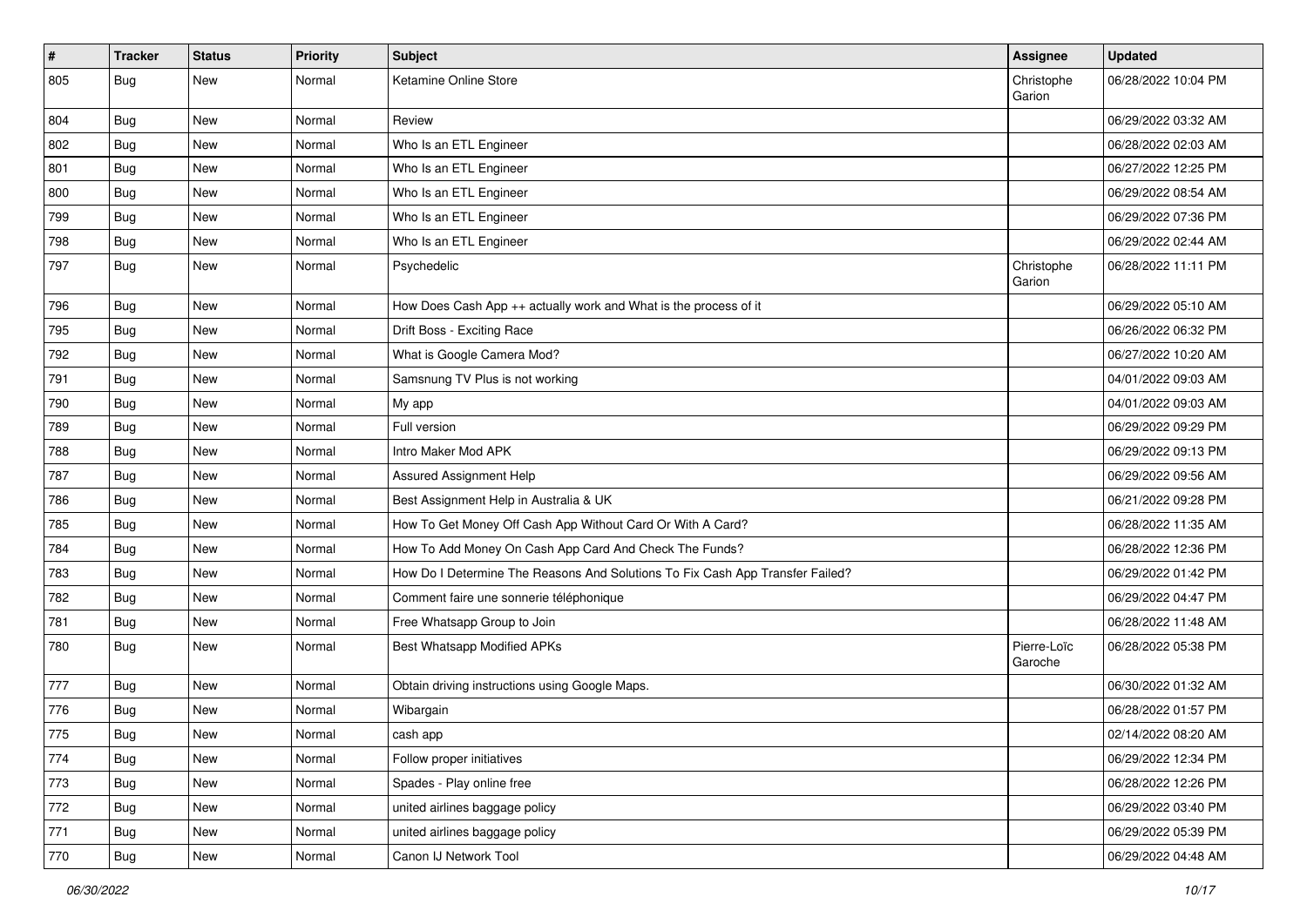| $\vert$ # | <b>Tracker</b> | <b>Status</b> | <b>Priority</b> | <b>Subject</b>                                                                                      | Assignee               | <b>Updated</b>      |
|-----------|----------------|---------------|-----------------|-----------------------------------------------------------------------------------------------------|------------------------|---------------------|
| 769       | Bug            | New           | Normal          | check my cash app                                                                                   |                        | 06/28/2022 03:29 PM |
| 768       | Bug            | New           | Normal          | Where can you buy best jackets online?                                                              |                        | 06/26/2022 01:50 PM |
| 767       | Bug            | New           | Normal          | apkmod                                                                                              |                        | 06/29/2022 06:15 PM |
| 766       | <b>Bug</b>     | New           | Normal          | Pobreflix Mod APK Review                                                                            |                        | 06/29/2022 10:55 PM |
| 765       | Bug            | <b>New</b>    | Normal          | Follow proper initiatives to check my cash app                                                      |                        | 06/25/2022 10:08 AM |
| 764       | Bug            | New           | Normal          | What is available to see what I can watch HBO Max?                                                  |                        | 06/29/2022 08:50 PM |
| 763       | Bug            | <b>New</b>    | High            | How to Make a Ringtone on Your iPhone                                                               |                        | 06/27/2022 04:16 PM |
| 762       | <b>Bug</b>     | New           | Normal          | How To Add Money To A Cash App Card If Struggling With Low Amount?                                  |                        | 06/29/2022 10:53 AM |
| 761       | Bug            | New           | Normal          | What is it about basketball that makes it so popular in the United States?                          | Corentin<br>Lauverjat  | 06/29/2022 06:51 AM |
| 760       | Bug            | <b>New</b>    | Normal          | apkmod                                                                                              |                        | 06/27/2022 04:13 PM |
| 759       | Bug            | New           | Normal          | Canon IJ Network Tool                                                                               | Pierre-Loïc<br>Garoche | 06/29/2022 11:16 PM |
| 758       | Bug            | New           | Normal          | How Do I Study Consistently For Hours?                                                              |                        | 06/27/2022 12:49 AM |
| 757       | Bug            | <b>New</b>    | Normal          | Why Is Issue of Car Maintenance so Famous for the Consumers?                                        |                        | 04/01/2022 09:01 AM |
| 754       | Bug            | New           | Normal          | Cómo descargar tonos gratis de teléfono celular                                                     |                        | 06/26/2022 01:56 PM |
| 753       | <b>Bug</b>     | New           | Normal          | onlineessaygrader                                                                                   |                        | 06/28/2022 05:55 AM |
| 752       | Bug            | New           | Normal          | Plagerism checker                                                                                   |                        | 06/26/2022 06:33 PM |
| 750       | <b>Bug</b>     | New           | Normal          | Create a Report Template                                                                            |                        | 06/26/2022 04:27 PM |
| 749       | Bug            | New           | Normal          | The Best Bubble Shooter Game for Android                                                            |                        | 06/26/2022 12:12 PM |
| 748       | Bug            | New           | Normal          | Il y a quelques façons d'obtenir des sonneries gratuites pour votre iPhone                          |                        | 06/26/2022 11:24 PM |
| 747       | <b>Bug</b>     | <b>New</b>    | Normal          | How to Install Tyflex Plus on Your Android Device                                                   |                        | 06/26/2022 08:16 AM |
| 744       | Bug            | New           | Normal          | <b>Pixel Survive</b>                                                                                |                        | 06/28/2022 05:13 AM |
| 743       | <b>Bug</b>     | New           | Normal          | They promote 'pixel art' contests and a 'game jam' related to the work and figure of Carlos Casares |                        | 06/28/2022 12:04 PM |
| 742       | Bug            | New           | Normal          | How Long Does Cash App Support Take To Respond For A Better Support?                                |                        | 06/25/2022 11:00 PM |
| 741       | Bug            | <b>New</b>    | Normal          | <b>Blockchain Technology Solutions</b>                                                              |                        | 06/26/2022 02:19 AM |
| 739       | <b>Bug</b>     | New           | Normal          | law dissertation help                                                                               |                        | 06/27/2022 06:12 PM |
| 738       | <b>Bug</b>     | New           | Normal          | How Much Amount Do I Get Using The Referral Code For Cash App?                                      |                        | 06/27/2022 03:58 PM |
| 737       | Bug            | New           | Normal          | How Do I Talk To A Live Person At Facebook If Anything Is Doubtful?                                 |                        | 06/27/2022 09:59 PM |
| 736       | Bug            | New           | Normal          | I Want to Edit in My Website (transfer-factor.net) Unfortunately, Unable to Edit It                 |                        | 06/24/2022 07:32 AM |
| 735       | Bug            | New           | Normal          | A quick fix of how to get money back from cash app stocks                                           |                        | 06/29/2022 09:07 PM |
| 734       | Bug            | New           | Normal          | DR. STRANGE: Multiverse of Scheduling Madness!                                                      |                        | 06/28/2022 07:07 AM |
| 733       | Bug            | New           | Normal          | How does one go about getting a book deal?                                                          |                        | 06/28/2022 06:35 PM |
| 732       | <b>Bug</b>     | New           | Normal          | Get rectifications steps about why cash app transfer failed                                         |                        | 06/26/2022 03:28 PM |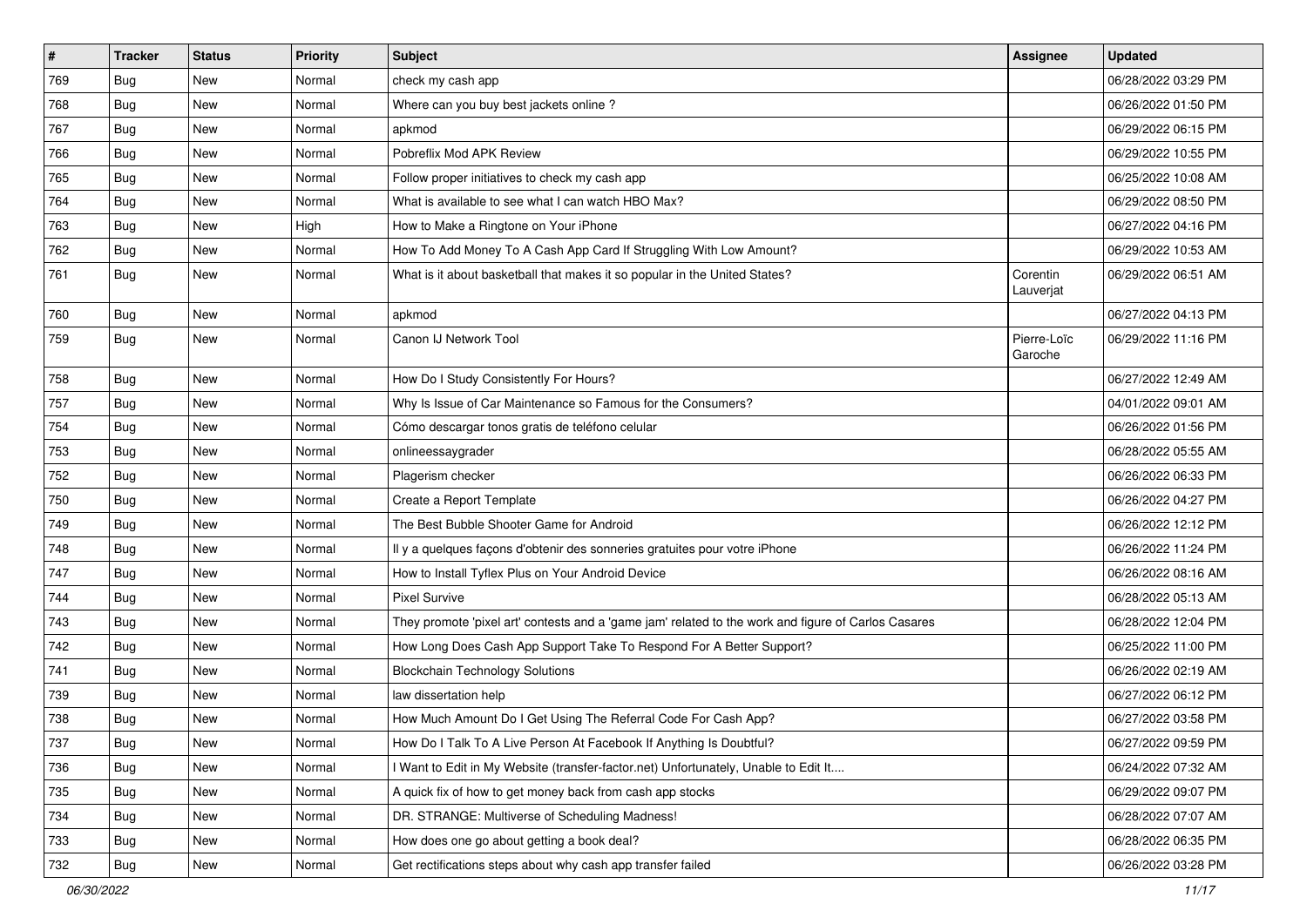| $\vert$ # | <b>Tracker</b> | <b>Status</b> | <b>Priority</b> | <b>Subject</b>                                                               | Assignee               | <b>Updated</b>      |
|-----------|----------------|---------------|-----------------|------------------------------------------------------------------------------|------------------------|---------------------|
| 731       | <b>Bug</b>     | New           | Normal          | Avail Of Cash App Customer Service If Unable To Down Cash App Mobile App?    |                        | 06/25/2022 08:36 PM |
| 730       | Bug            | New           | Normal          | Canon IJ Network Tool                                                        |                        | 06/26/2022 05:51 PM |
| 729       | <b>Bug</b>     | New           | Normal          | Canon IJ Network Tool                                                        |                        | 06/28/2022 01:10 PM |
| 728       | Bug            | New           | Normal          | Will Cash App refund money if scammed? Hitches With Optimum Ease             |                        | 06/26/2022 06:15 AM |
| 727       | <b>Bug</b>     | New           | Normal          | Drive for speed simulator mod apk                                            | Pierre-Loïc<br>Garoche | 06/27/2022 06:33 AM |
| 726       | Bug            | New           | Normal          | Mobile Application Development Services                                      |                        | 06/28/2022 04:44 PM |
| 724       | Bug            | <b>New</b>    | Normal          | Dial Chime Customer support number for a quick response                      |                        | 06/29/2022 03:31 AM |
| 723       | <b>Bug</b>     | New           | High            | The best horror game in 2021                                                 | Christophe<br>Garion   | 06/28/2022 10:32 PM |
| 722       | Bug            | New           | Normal          | Vergrößern Sie Instagram-Fotos mit instazoom                                 | Christophe<br>Garion   | 06/28/2022 07:21 AM |
| 721       | Bug            | New           | Normal          | Cómo instalar un Mod Apk                                                     |                        | 06/30/2022 02:08 AM |
| 720       | Bug            | New           | Normal          | How does Cash App Phone Number provide a quick treatment?                    |                        | 06/27/2022 08:02 AM |
| 719       | <b>Bug</b>     | New           | Normal          | How Do I Send \$5000 Through Cash App Account With Ease?                     |                        | 06/29/2022 10:15 PM |
| 718       | Bug            | New           | High            | Solve Complex Accounting Assignments                                         | Hamza<br>Bourbouh      | 06/29/2022 01:20 PM |
| 717       | Bug            | <b>New</b>    | Normal          | Disney Plus Apk - Watch Movies and TV Shows on Your Device                   |                        | 06/29/2022 03:10 PM |
| 716       | <b>Bug</b>     | New           | Normal          | La celebración de un BabyShower.                                             |                        | 06/27/2022 12:29 PM |
| 715       | Bug            | New           | Normal          | Puppy Playtime Descargar gratis                                              |                        | 06/28/2022 10:46 PM |
| 714       | Bug            | New           | Normal          | Cuevana 3 Premium - Enjoy Your Favorite Movies and TV Shows on Your Smart TV |                        | 06/27/2022 11:43 PM |
| 713       | Bug            | <b>New</b>    | High            | Why Cupcake 2048 is a addictive game?                                        | Pierre-Loïc<br>Garoche | 04/01/2022 09:34 AM |
| 712       | Bug            | <b>New</b>    | Normal          | <b>Tips and Tricks</b>                                                       |                        | 06/29/2022 07:26 PM |
| 711       | Bug            | New           | Normal          | Human Fall Flat Apk Download                                                 |                        | 06/28/2022 08:27 PM |
| 710       | Bug            | <b>New</b>    | Normal          | Take Necessary Assistance If You Are Unable Activate Cash App Card           |                        | 06/25/2022 09:26 PM |
| 709       | <b>Bug</b>     | New           | Normal          | How To Load Cash App Card At Walmart Without Having To Face Any Hassle?      |                        | 06/29/2022 03:26 AM |
| 708       | <b>Bug</b>     | New           | Normal          | Efficient ways to proceed with the cash app dispute process?                 |                        | 06/29/2022 10:24 AM |
| 707       | Bug            | New           | Normal          | Why Accounting Assignments Are Beneficial For The Students?                  | Pierre-Loïc<br>Garoche | 06/30/2022 01:06 AM |
| 706       | Bug            | New           | Normal          | How Can You Cancel A Cash App Payment Without Any Prior Information?         |                        | 06/26/2022 09:13 AM |
| 705       | Bug            | New           | Normal          | wuxiaworld                                                                   |                        | 06/29/2022 11:42 PM |
| 704       | Bug            | New           | Normal          | Reach support team of Chime Customer Service for instant help                |                        | 06/29/2022 05:49 AM |
| 703       | <b>Bug</b>     | New           | Normal          | For real-time help, dial Facebook customer service number                    |                        | 06/29/2022 12:30 AM |
| 702       | Bug            | New           | Normal          | Avail Chime Customer Service to know How To Get Chime Bank Statement         |                        | 06/28/2022 04:58 AM |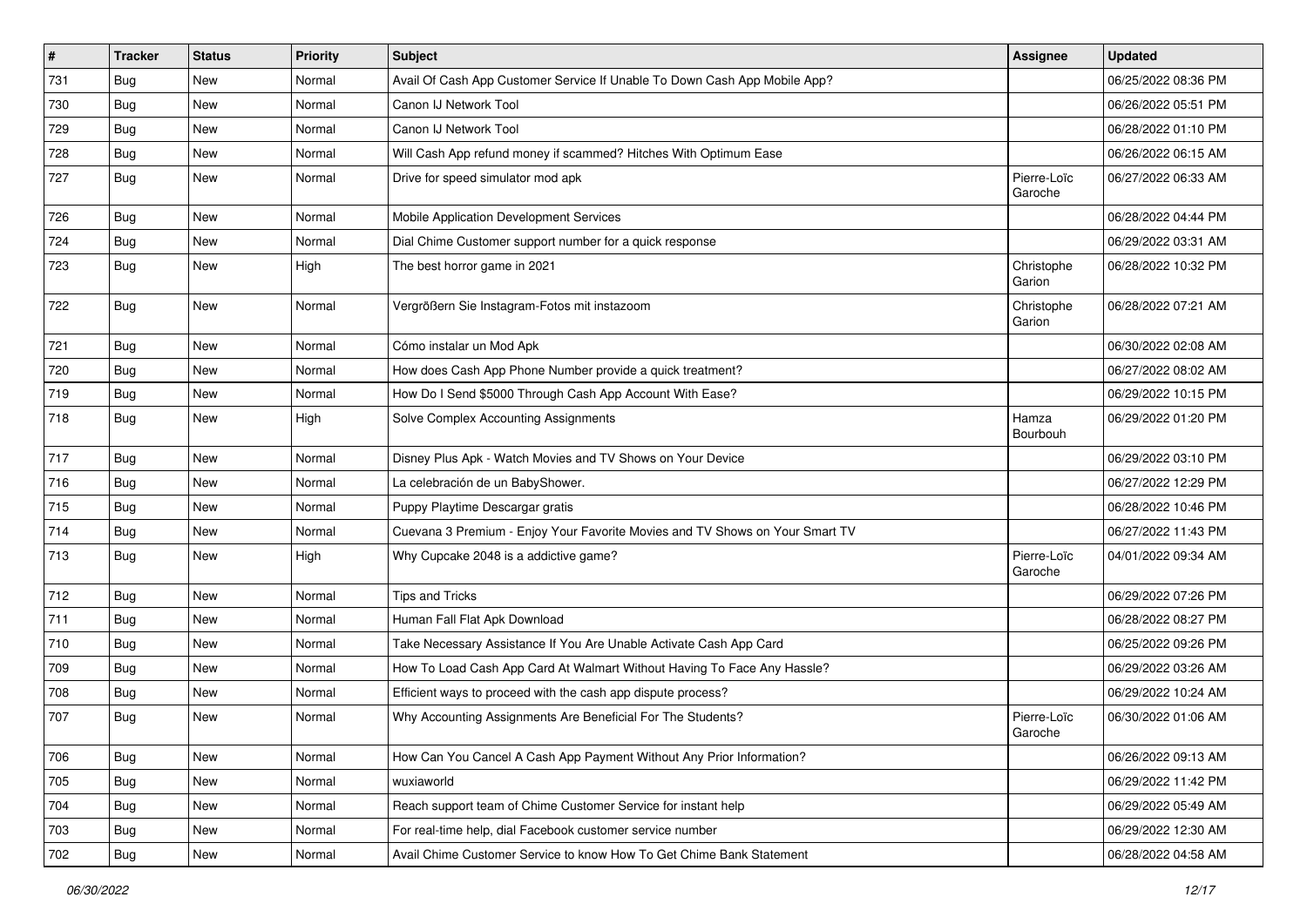| #   | <b>Tracker</b> | <b>Status</b> | <b>Priority</b> | <b>Subject</b>                                                        | <b>Assignee</b>        | <b>Updated</b>      |
|-----|----------------|---------------|-----------------|-----------------------------------------------------------------------|------------------------|---------------------|
| 701 | Bug            | New           | Normal          | Why Law Essay Helper UK is Necessary?                                 |                        | 06/29/2022 06:29 PM |
| 700 | <b>Bug</b>     | New           | Normal          | Cómo descargar Poppy Playtime                                         |                        | 04/01/2022 09:30 AM |
| 699 | Bug            | New           | Normal          | Would you be able to utilize Cash App Twitch?                         |                        | 06/29/2022 09:07 PM |
| 697 | Bug            | New           | Normal          | How to Descargar Pura TV For Android                                  |                        | 06/28/2022 04:43 PM |
| 696 | <b>Bug</b>     | <b>New</b>    | Normal          | How to Install the TuMangaOnline App                                  |                        | 06/30/2022 01:09 AM |
| 695 | Bug            | New           | Normal          | Refer Listas IPTV Apk                                                 |                        | 06/29/2022 06:50 AM |
| 694 | <b>Bug</b>     | New           | Normal          | How to Get Guidance On How To Cash App Withdrawal Limit?              | Christophe<br>Garion   | 06/29/2022 03:09 PM |
| 692 | <b>Bug</b>     | <b>New</b>    | Normal          | Esports 888b                                                          |                        | 06/12/2022 10:04 AM |
| 691 | Bug            | New           | Normal          | tea garden dublin                                                     |                        | 04/01/2022 09:31 AM |
| 690 | Bug            | <b>New</b>    | Normal          | campervan hire                                                        |                        | 06/28/2022 11:55 AM |
| 689 | Bug            | New           | Normal          | How to use twitch.tv/activate?                                        |                        | 06/28/2022 10:48 PM |
| 688 | Bug            | New           | Normal          | How to use twitch.tv/activate?                                        |                        | 06/24/2022 04:16 AM |
| 687 | Bug            | New           | Normal          | How to use twitch.tv/activate?                                        |                        | 06/29/2022 10:39 PM |
| 686 | Bug            | New           | Normal          | Welcome To The Most Demandable Mahipalpur Escorts Agency              |                        | 06/27/2022 03:45 PM |
| 685 | Bug            | New           | Low             | voutube thumbnail downloader                                          | Pierre-Loïc<br>Garoche | 06/28/2022 04:26 AM |
| 684 | Bug            | New           | Normal          | Difference between paper map and online map                           |                        | 06/29/2022 09:46 AM |
| 682 | Bug            | New           | Normal          | Does Facebook customer service live chat allow to speak with someone? |                        | 06/29/2022 09:56 AM |
| 679 | Bug            | New           | Normal          | Word Finder helps you to play word games better                       |                        | 04/01/2022 09:34 AM |
| 678 | Bug            | New           | Normal          | How to be a winner in buidnow gg                                      |                        | 06/29/2022 06:31 PM |
| 677 | <b>Bug</b>     | New           | Normal          | Logo Design Services Near Me                                          |                        | 06/29/2022 11:58 AM |
| 676 | Bug            | New           | Normal          | Does Facebook customer service live chat allow to speak with someone? |                        | 04/01/2022 09:39 AM |
| 675 | <b>Bug</b>     | New           | Normal          | What Are Smart Tactics To Fix Cash App Transfer Failed Hurdles?       |                        | 06/27/2022 09:51 AM |
| 674 | Bug            | New           | Normal          | The best game in 2021                                                 | Pierre-Loïc<br>Garoche | 06/28/2022 03:17 PM |
| 673 | Bug            | New           | Normal          | Learn the basics of pixel art - Clear grid                            |                        | 06/29/2022 09:44 AM |
| 672 | <b>Bug</b>     | New           | Normal          | The easiest way to delete ringtones on iPhone                         |                        | 06/28/2022 08:44 PM |
| 671 | Bug            | New           | Normal          | Hot games                                                             | Pierre-Loïc<br>Garoche | 06/29/2022 12:40 AM |
| 670 | Bug            | New           | Normal          | JTWhatsApp Apk - The New and Improved WhatsApp                        |                        | 06/28/2022 12:32 PM |
| 668 | <b>Bug</b>     | New           | Normal          | Get to know Cash App Refund Process here                              |                        | 06/29/2022 07:21 AM |
| 667 | <b>Bug</b>     | New           | Normal          | What Is a Ringtone?                                                   |                        | 06/29/2022 12:34 AM |
| 666 | <b>Bug</b>     | New           | Normal          | 470+ pages à colorier de Noël                                         |                        | 06/28/2022 10:02 AM |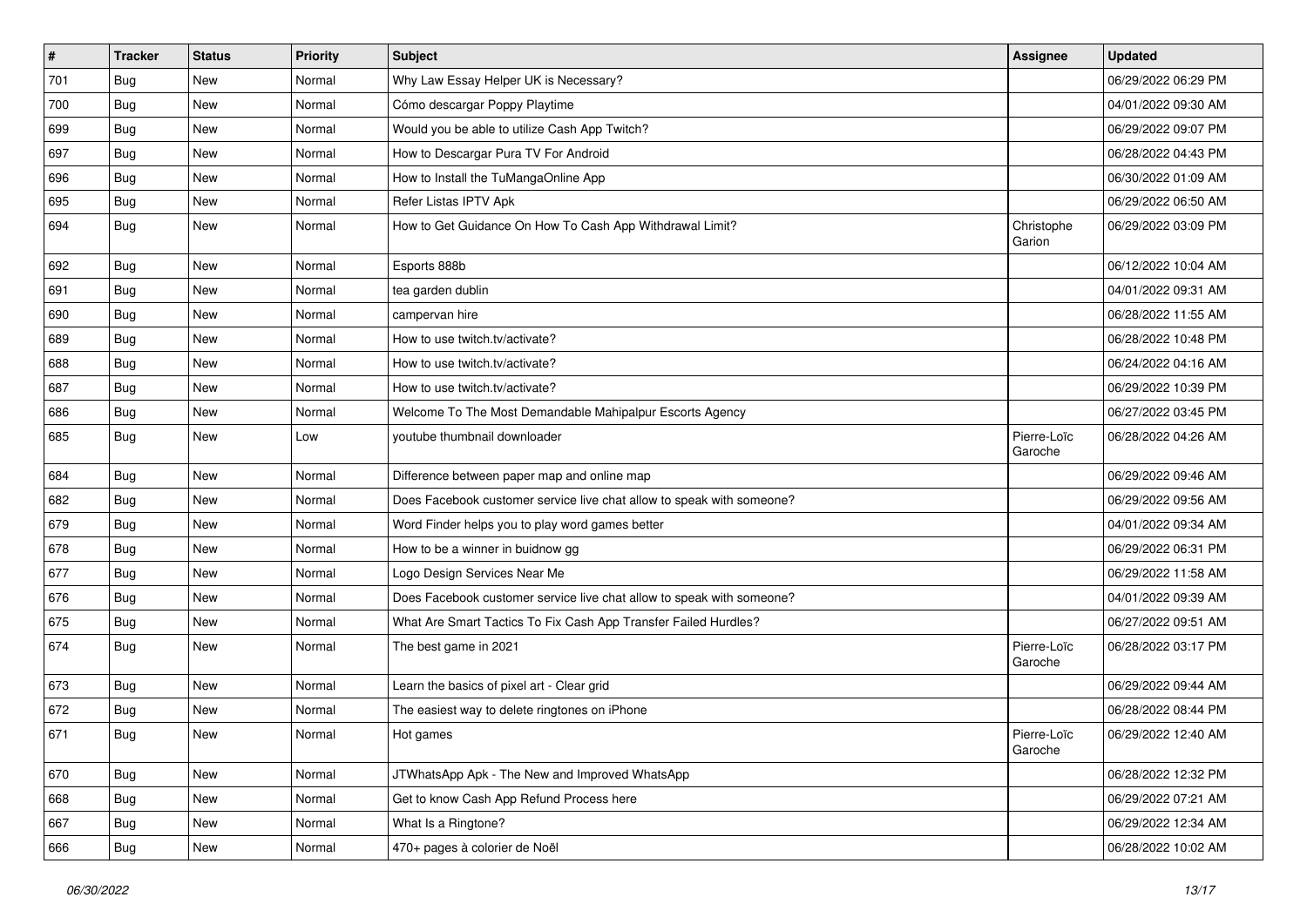| #   | <b>Tracker</b> | <b>Status</b> | <b>Priority</b> | <b>Subject</b>                                                                   | Assignee               | <b>Updated</b>      |
|-----|----------------|---------------|-----------------|----------------------------------------------------------------------------------|------------------------|---------------------|
| 664 | Bug            | <b>New</b>    | Normal          | Tea TV Apk Download - The Best Way to Watch Movies Offline                       |                        | 06/29/2022 11:00 PM |
| 663 | Bug            | New           | Normal          | Know how the Cash app twitches words in a detailed way.                          | Pierre-Loïc<br>Garoche | 06/28/2022 07:08 PM |
| 662 | <b>Bug</b>     | New           | Normal          | Oreo TV Download - The Easiest Way to Watch Live TV                              |                        | 06/29/2022 08:19 PM |
| 661 | Bug            | <b>New</b>    | Normal          | Turbo VPN MOD APK Download                                                       |                        | 06/29/2022 11:57 AM |
| 660 | <b>Bug</b>     | New           | Normal          | Anchovies Nutrition Facts And Health Benefits                                    |                        | 04/01/2022 09:40 AM |
| 659 | Bug            | <b>New</b>    | Normal          | Olive Oil Properties And Health Benefits                                         |                        | 06/29/2022 11:15 AM |
| 658 | <b>Bug</b>     | New           | Normal          | Watermelon Nutrition Facts And Health Benefits                                   |                        | 06/29/2022 06:46 PM |
| 657 | <b>Bug</b>     | New           | Normal          | Coconut Nutrition Facts And Health Benefits                                      |                        | 06/29/2022 05:05 PM |
| 656 | Bug            | New           | Normal          | Kiwi Nutrition Facts And Health Benefits                                         |                        | 06/28/2022 08:54 PM |
| 655 | Bug            | New           | Normal          | <b>Eggplant Health Benefits</b>                                                  |                        | 06/29/2022 08:18 AM |
| 653 | Bug            | New           | Normal          | Jujube (Jinjoles): Properties And Health Benefits                                |                        | 06/27/2022 08:47 AM |
| 652 | <b>Bug</b>     | New           | Normal          | Sesame Health Benefits                                                           |                        | 06/29/2022 07:46 PM |
| 651 | Bug            | New           | Normal          | Salmon Health Benefits                                                           |                        | 06/28/2022 05:49 PM |
| 650 | Bug            | New           | Normal          | <b>Cherries Health Benefits</b>                                                  |                        | 06/29/2022 11:13 AM |
| 645 | <b>Bug</b>     | <b>New</b>    | Normal          | thong tin chinh xac nhat hom nay                                                 |                        | 06/28/2022 02:48 PM |
| 644 | Bug            | New           | Normal          | <b>TeaTV App Review</b>                                                          |                        | 06/27/2022 11:47 AM |
| 643 | <b>Bug</b>     | <b>New</b>    | Normal          | Oreo TV Apk Download                                                             |                        | 06/28/2022 04:57 PM |
| 642 | Bug            | <b>New</b>    | Normal          | thong tin thoi tiet ngay hom nay                                                 |                        | 06/29/2022 07:52 PM |
| 641 | Bug            | <b>New</b>    | Normal          | Get Best Economics Dissertation Writing Service                                  |                        | 06/25/2022 10:04 AM |
| 640 | <b>Bug</b>     | New           | Normal          | play game with me                                                                |                        | 06/28/2022 06:33 AM |
| 639 | <b>Bug</b>     | <b>New</b>    | Normal          | thong tin chinh xac                                                              |                        | 06/29/2022 02:44 AM |
| 638 | Bug            | <b>New</b>    | Normal          | Run 3 game                                                                       |                        | 06/26/2022 06:31 AM |
| 636 | <b>Bug</b>     | New           | Normal          | What is the most popular furniture color?                                        |                        | 06/25/2022 04:57 PM |
| 635 | Bug            | <b>New</b>    | Normal          | Buy Steroids Online with OurMedicnes.com   Best Quality Steroids                 |                        | 06/29/2022 12:17 AM |
| 634 | <b>Bug</b>     | New           | Normal          | Buy Vidalista Tablets (Tadalafil) at [\$25 OFF + Free Shipping] Vidalistatablets |                        | 06/29/2022 02:25 AM |
| 633 | Bug            | <b>New</b>    | Normal          | How i can i solve my issue                                                       |                        | 04/01/2022 09:38 AM |
| 632 | <b>Bug</b>     | <b>New</b>    | Normal          | CheapestMedsShop   100% Safe Medicines Online in UK & AUS.                       |                        | 06/28/2022 09:52 AM |
| 631 | <b>Bug</b>     | New           | Normal          | How Can I Load Cash App Card at Walmart straight away?                           |                        | 06/26/2022 04:07 PM |
| 630 | <b>Bug</b>     | New           | Normal          | How Can I Load Cash App Card at Walmart straight away?                           |                        | 06/26/2022 12:04 AM |
| 629 | Bug            | New           | Normal          | How Can I Load Cash App Card at Walmart straight away?                           |                        | 06/28/2022 06:07 AM |
| 628 | Bug            | New           | Normal          | CV reviewing services!                                                           |                        | 06/29/2022 05:09 PM |
| 627 | <b>Bug</b>     | New           | Normal          | <b>HELO</b>                                                                      |                        | 06/28/2022 11:28 AM |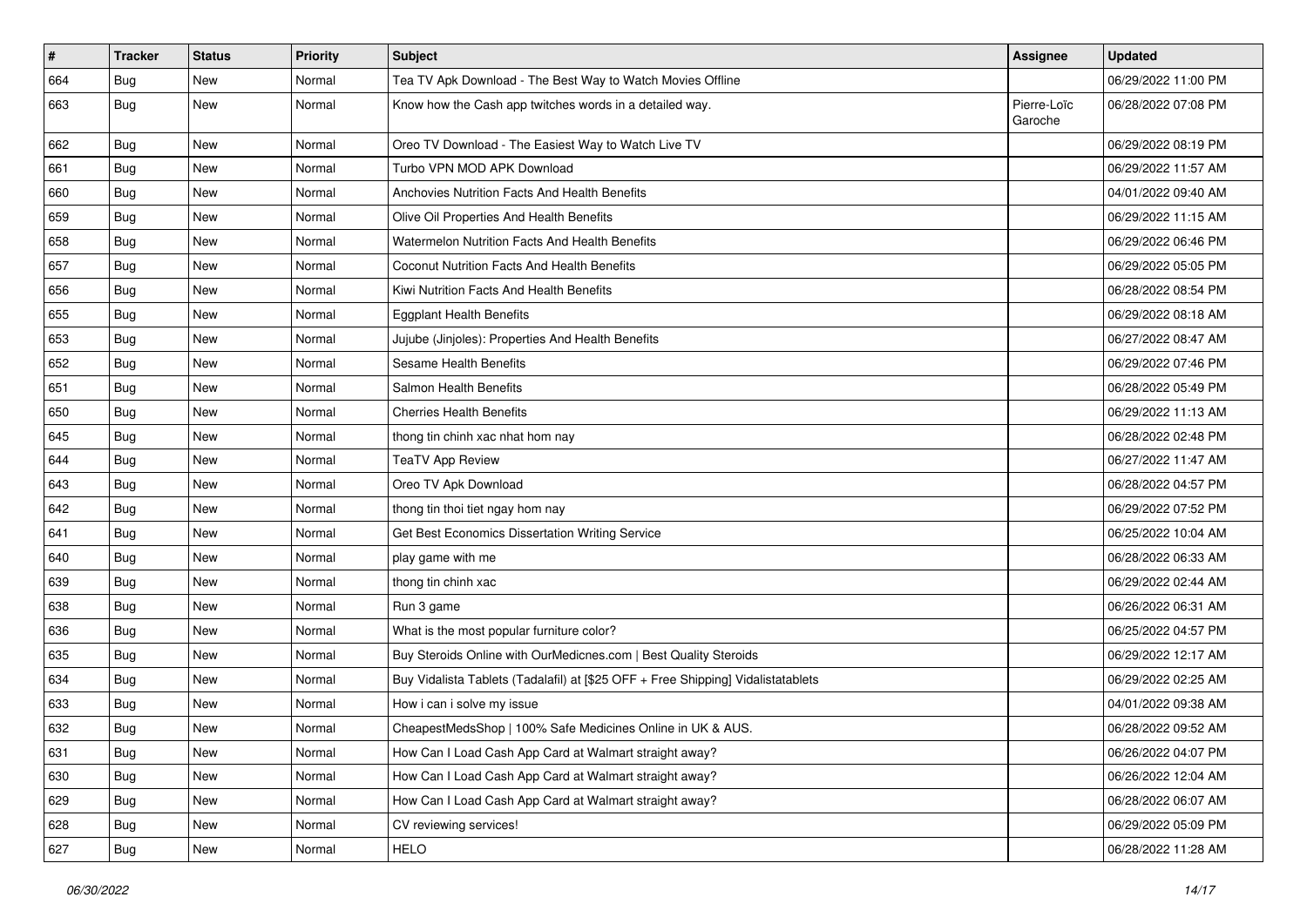| $\vert$ # | <b>Tracker</b> | <b>Status</b> | <b>Priority</b> | <b>Subject</b>                                                                                                                                                                                                                                                        | Assignee               | <b>Updated</b>      |
|-----------|----------------|---------------|-----------------|-----------------------------------------------------------------------------------------------------------------------------------------------------------------------------------------------------------------------------------------------------------------------|------------------------|---------------------|
| 625       | Bug            | New           | Normal          | The best free online driving directions tool                                                                                                                                                                                                                          |                        | 04/01/2022 09:28 AM |
| 624       | Bug            | New           | Normal          | Use go with the Driving Directions for your go                                                                                                                                                                                                                        |                        | 06/29/2022 05:22 PM |
| 623       | Bug            | New           | Normal          | Listen to online radio stations for mobile phones                                                                                                                                                                                                                     |                        | 06/29/2022 11:19 PM |
| 622       | <b>Bug</b>     | New           | Normal          | CheapestMedsShop   100% Safe Medicines Online in UK & AUS.                                                                                                                                                                                                            |                        | 06/29/2022 10:10 PM |
| 621       | Bug            | <b>New</b>    | Normal          | Buy All Modafinil & Armodafinil Tablets @Buy Modafinil US                                                                                                                                                                                                             |                        | 06/28/2022 06:49 AM |
| 620       | Bug            | New           | Normal          | Viagra Meds: Fastest & Quick Delivery On Your Doorstep - USA                                                                                                                                                                                                          |                        | 06/28/2022 04:33 AM |
| 619       | Bug            | <b>New</b>    | Normal          | Online Trusted Medicine Store in US for Health - Genericmedsupply                                                                                                                                                                                                     |                        | 06/29/2022 12:26 AM |
| 618       | Bug            | New           | Normal          | Buy Steroids Online with OurMedicnes.com   Best Quality Steroids                                                                                                                                                                                                      |                        | 06/29/2022 10:57 AM |
| 617       | Bug            | New           | Normal          | Buy Vidalista Tablets (Tadalafil) at [\$25 OFF + Free Shipping] Vidalistatablets                                                                                                                                                                                      |                        | 06/28/2022 03:33 AM |
| 616       | Bug            | <b>New</b>    | Normal          | Buy Anavar Tablets   Anavar For Sale in USA, UK & Australia                                                                                                                                                                                                           |                        | 06/29/2022 07:00 PM |
| 615       | Bug            | New           | Normal          | CheapestMedsShop   100% Safe Medicines Online in USA UK & AUS.                                                                                                                                                                                                        |                        | 06/29/2022 07:03 AM |
| 614       | Bug            | New           | Normal          | Como baixar o MOD APK no celular                                                                                                                                                                                                                                      |                        | 06/29/2022 02:22 AM |
| 613       | Bug            | New           | Normal          | Buy Aspadol 100mg Tab Online in US, UK, AU   Erospharmacy                                                                                                                                                                                                             |                        | 06/29/2022 07:00 AM |
| 612       | <b>Bug</b>     | New           | Normal          | Luxury Slingshot Rental                                                                                                                                                                                                                                               |                        | 06/29/2022 12:15 PM |
| 609       | Bug            | New           | High            | Online Trusted Medicine Store in US for Health - Genericmedsupply                                                                                                                                                                                                     |                        | 06/29/2022 04:53 AM |
| 607       | Bug            | <b>New</b>    | Normal          | Vex 5                                                                                                                                                                                                                                                                 |                        | 06/27/2022 11:24 PM |
| 604       | Bug            | New           | Normal          | Idle Game Online                                                                                                                                                                                                                                                      |                        | 06/29/2022 09:21 PM |
| 603       | Bug            | New           | Normal          | Premiere gratuito da lista de IPTV                                                                                                                                                                                                                                    |                        | 06/29/2022 08:40 PM |
| 602       | Bug            | New           | Normal          | Best Essay Writing Service UK                                                                                                                                                                                                                                         | Pierre-Loïc<br>Garoche | 06/29/2022 10:32 AM |
| 601       | Bug            | New           | Normal          | Best Essay Writing Service UK                                                                                                                                                                                                                                         | Pierre-Loïc<br>Garoche | 06/29/2022 01:57 PM |
| 600       | Bug            | New           | Normal          | Play Store Pro                                                                                                                                                                                                                                                        |                        | 06/27/2022 09:43 PM |
| 599       | Bug            | New           | Normal          | Do you know how to delete cash app account from your computer?                                                                                                                                                                                                        |                        | 06/29/2022 01:49 PM |
| 598       | Bug            | New           | Normal          | Universo s / f Download                                                                                                                                                                                                                                               |                        | 06/29/2022 09:45 AM |
| 597       | Bug            | New           | Normal          | Universo s / f Download                                                                                                                                                                                                                                               |                        | 06/29/2022 08:19 PM |
| 596       | Bug            | New           | Normal          | Kids Games                                                                                                                                                                                                                                                            |                        | 06/27/2022 04:08 AM |
| 595       | Bug            | New           | Normal          | RFM Online - une révolution dans la gestion de l'identité numérique                                                                                                                                                                                                   |                        | 06/27/2022 11:06 PM |
| 593       | Bug            | New           | Normal          | Eiffel Spark Ultimate C2 SN series is a fully synthetic range of advanced performance engine oils blended in<br>high performance fully synthetic (PAO - polyalphaolefin) basestocks fortified with advanced technology<br>additive system, specifically formulated to |                        | 06/29/2022 03:34 PM |
| 592       | <b>Bug</b>     | New           | Normal          | Deezer Premium APK - Baixe músicas de qualquer lugar do mundo de graça                                                                                                                                                                                                |                        | 06/29/2022 03:10 PM |
| 591       | <b>Bug</b>     | New           | Normal          | How To Find Facebook Modifications For Your Spotify Premium Apk?                                                                                                                                                                                                      |                        | 06/29/2022 12:40 AM |
| 590       | Bug            | New           | Normal          | Follow proper initiatives to check my cash app card balance:                                                                                                                                                                                                          |                        | 06/27/2022 09:57 AM |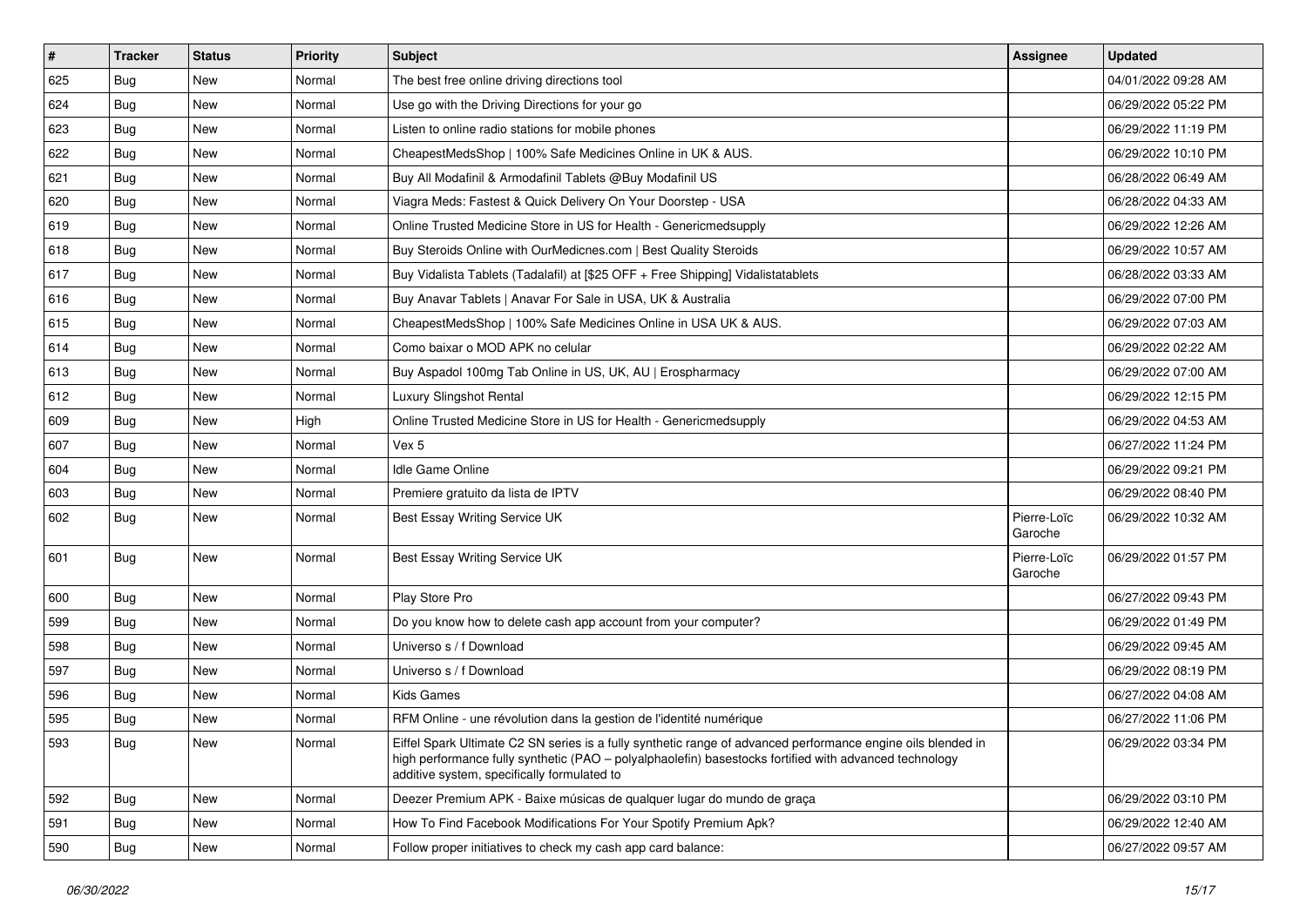| #   | <b>Tracker</b> | <b>Status</b> | <b>Priority</b> | <b>Subject</b>                                                            | <b>Assignee</b>        | <b>Updated</b>      |
|-----|----------------|---------------|-----------------|---------------------------------------------------------------------------|------------------------|---------------------|
| 589 | Bug            | New           | Normal          | How can I get the cash app phone number of customer support?              |                        | 06/30/2022 12:20 AM |
| 588 | Bug            | New           | Normal          | YouTube Vanced Apk Manager App - Como instalá-lo                          |                        | 06/28/2022 10:56 PM |
| 587 | Bug            | New           | Normal          | Why Picsart Pro Offers Great Features                                     |                        | 06/29/2022 10:06 AM |
| 586 | <b>Bug</b>     | New           | Normal          | Best Modifications For Your Mobile Phone                                  |                        | 06/29/2022 11:54 AM |
| 585 | Bug            | <b>New</b>    | Normal          | What is cash app help number?                                             |                        | 06/26/2022 06:21 PM |
| 584 | Bug            | New           | Normal          | Want the cash app customer service number to check balance?               |                        | 06/29/2022 01:00 AM |
| 583 | Bug            | <b>New</b>    | High            | Need the Cash app customer service phone number?                          |                        | 06/29/2022 09:28 AM |
| 582 | <b>Bug</b>     | New           | Normal          | Cash App Won't Let Me Send Money If There Is A Low Balance Available      | Pierre-Loïc<br>Garoche | 06/29/2022 03:01 PM |
| 581 | Bug            | New           | Normal          | E-Learning Course Help                                                    |                        | 06/29/2022 08:19 PM |
| 580 | <b>Bug</b>     | New           | High            | What is Narrative Essay?                                                  | Christophe<br>Garion   | 06/26/2022 04:49 PM |
| 579 | <b>Bug</b>     | <b>New</b>    | Normal          | YOUR CV MAKES YOUR FIRST IMPRESSION                                       | Christophe<br>Garion   | 06/27/2022 12:22 PM |
| 577 | Bug            | New           | Normal          | Follow these easy steps to make Admiral Casino Login                      |                        | 06/28/2022 03:52 AM |
| 576 | Bug            | New           | Normal          | So laden Sie ein Instagram-Bild herunter                                  |                        | 06/29/2022 09:47 AM |
| 574 | <b>Bug</b>     | New           | Normal          | How to fix the Epson printer offline issue due to a wired connection?     |                        | 06/29/2022 10:23 AM |
| 573 | Bug            | New           | Normal          | Experimente lo mejor en la aplicación Apk de juegos gratis                |                        | 06/29/2022 05:48 PM |
| 571 | <b>Bug</b>     | New           | Normal          | How may the Cash app dispute your trade?                                  | Pierre-Loïc<br>Garoche | 06/29/2022 09:47 AM |
| 570 | <b>Bug</b>     | <b>New</b>    | Normal          | What is Sutton bank cash app customer service phone number?               | Pierre-Loïc<br>Garoche | 06/28/2022 03:09 PM |
| 569 | <b>Bug</b>     | New           | Normal          | What is the incoming and outgoing mail server for Outlook IMAP settings?  | Pierre-Loïc<br>Garoche | 06/28/2022 07:38 PM |
| 568 | Bug            | New           | Normal          | Instale a versão mais recente do YouTube Premium                          |                        | 06/27/2022 08:56 PM |
| 567 | Bug            | New           | Normal          | Singapore assignment help                                                 |                        | 06/29/2022 09:03 PM |
| 566 | Bug            | New           | Normal          | Kinemaster Pro Download - los App Review                                  |                        | 04/01/2022 09:27 AM |
| 565 | <b>Bug</b>     | New           | Normal          | How To Install RepelisPlus On Your Android Phone?                         |                        | 06/28/2022 09:46 AM |
| 564 | Bug            | New           | Normal          | How To Install RepelisPlus On Your Android Phone?                         |                        | 06/29/2022 05:11 AM |
| 563 | Bug            | New           | Normal          | Understanding the Difference Between Free and Paid Mod Apks               |                        | 06/29/2022 10:32 AM |
| 562 | Bug            | New           | Normal          | Learn Basic Mahjong Rules                                                 |                        | 06/23/2022 12:48 AM |
| 561 | <b>Bug</b>     | New           | Normal          | Enjoy the Full YouTube Premium Experience With YouTube Premium Membership |                        | 06/29/2022 02:18 PM |
| 560 | <b>Bug</b>     | New           | Normal          | Whatsapp Aero - Make Your Phone Auto Connect                              |                        | 04/01/2022 09:28 AM |
| 559 | Bug            | New           | High            | What Are Permission For Applications like Facebook Sending MMS?           |                        | 06/29/2022 01:15 PM |
| 556 | Bug            | New           | Normal          | Play Game Mod Apk With Your Friends                                       |                        | 06/29/2022 01:00 AM |